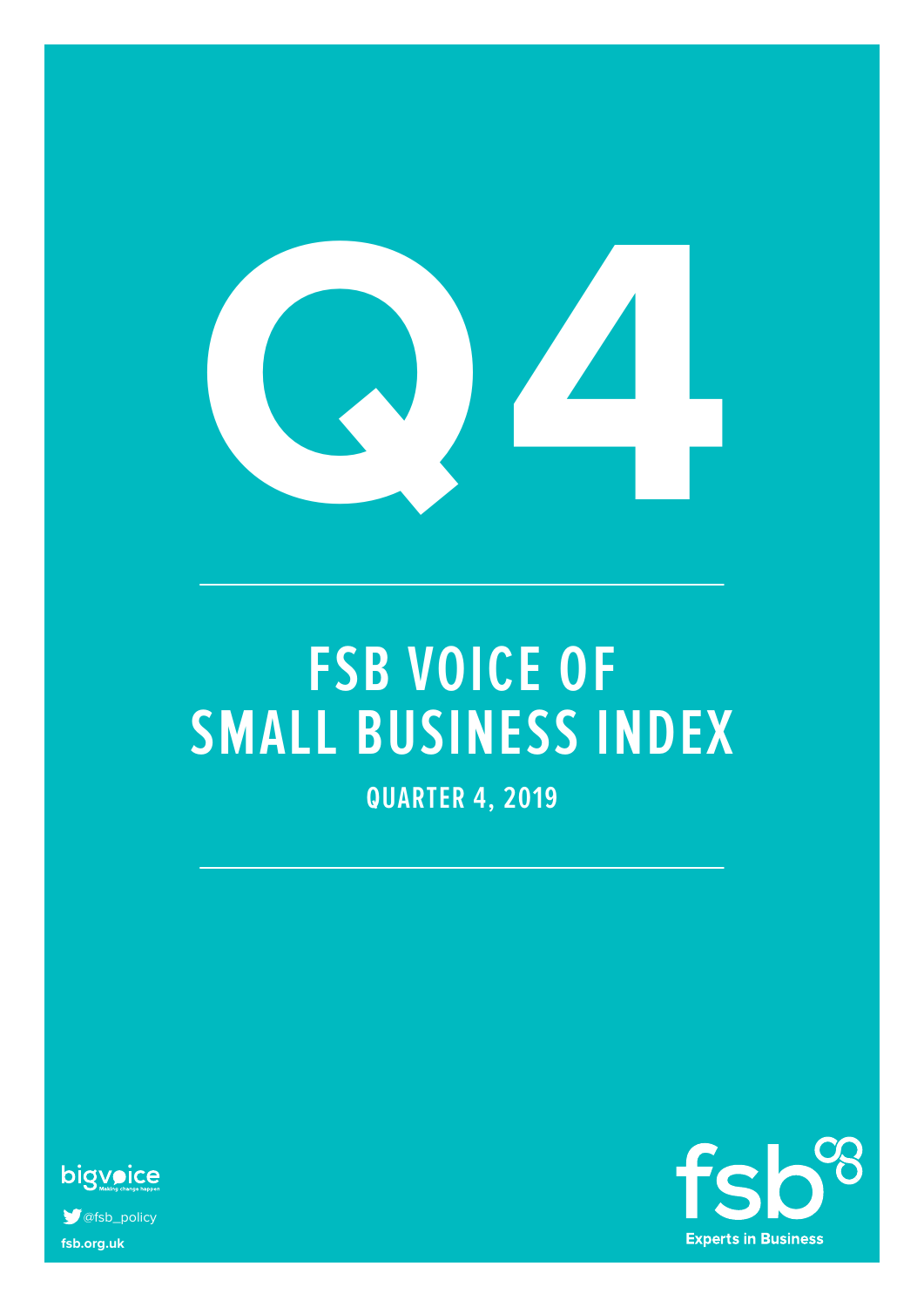# **SBI Q4 2019**

## **SSMALL BUSS CONFIDENCE AT LOWEST POINT SINCE LAST PROPERTY SMALL BUSTS SMALL BUSTS SMALL BUSTS SMALL BUSTS SMALL BUSTS SMALL BUSTS SMALL BUSTS SMALL BUSTS SMALL BUSTS SMALL BUSTS SMALL BUSTS SMALL BUSTS SMALL BUSTS SMALL**



**Long-term optimism slump continues** 

#### **Profitability at five-year low**



**42%**report a **decrease** in **profits**

#### **Exporter optimism in short supply**



#### expect **international sales 23%**to **increase** next quarter

#### **Skills shortages an increasing barrier to growth**







#### **Small business confidence by sector**

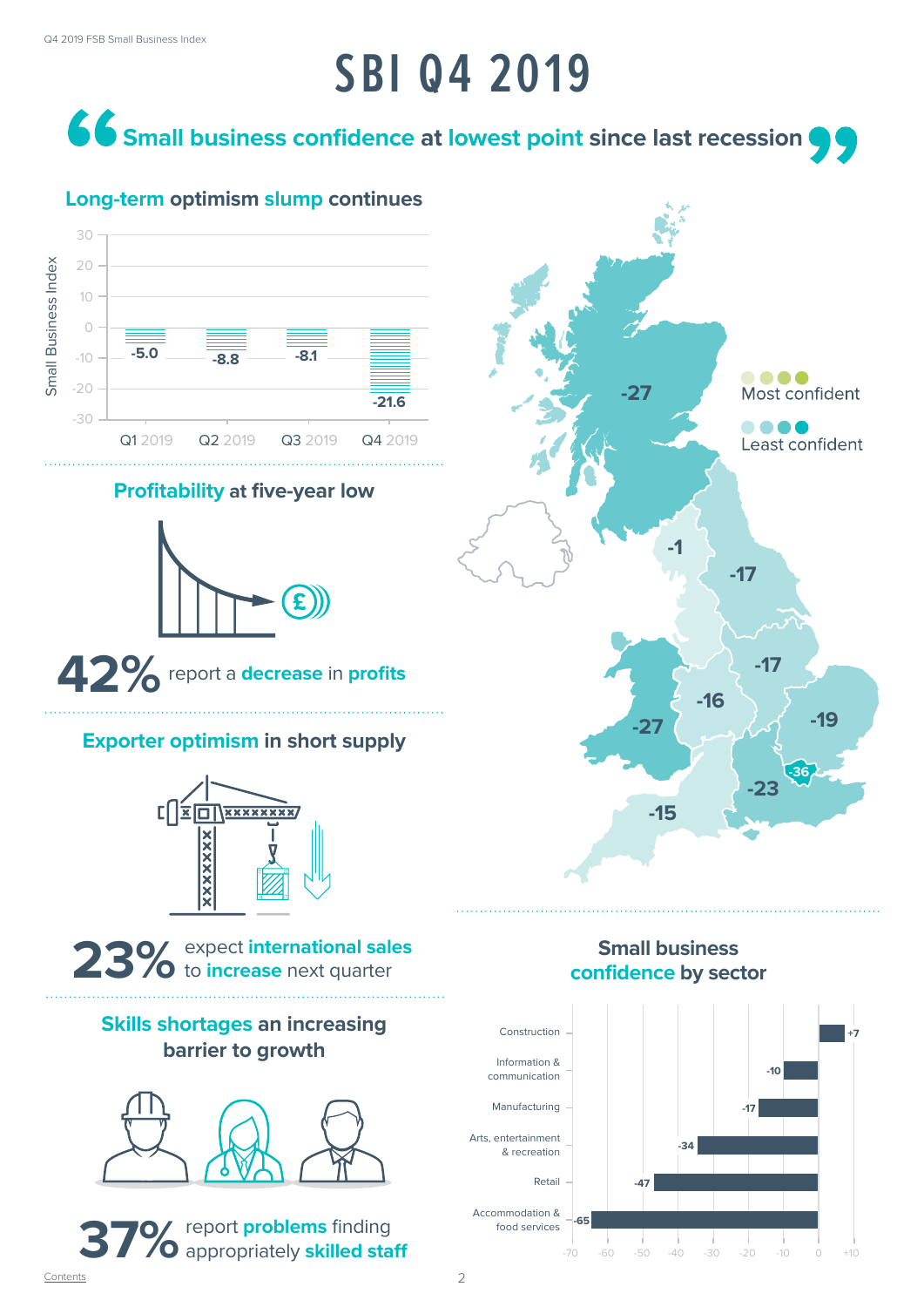# **CONTENTS**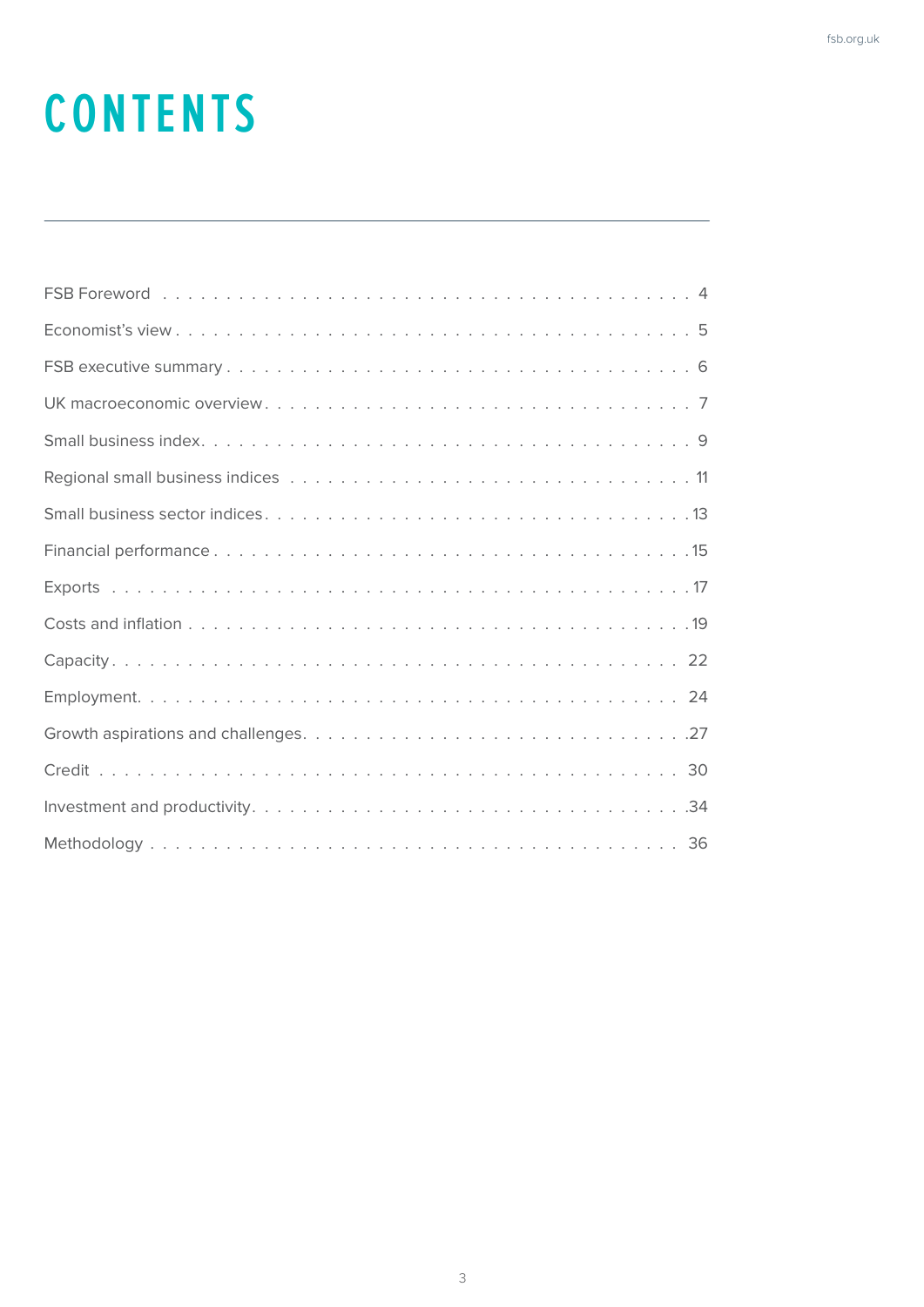# **FSB FOREWORD**

Ahead of the outcome of the 2019 general election, small business confidence was deep in negative territory, and at its lowest ebb for eight years. The political and economic uncertainty surrounding the Brexit process had clearly taken its toll. The impact of this uncertainty on small business behaviour has been stark, with both hiring and capital investment taking a hit.

The cost of labour has remained the most common source of rising outgoings for small firms. With regards to capital investment, comparing Q4 2019 with Q4 2018, year-on-year capital investment has fallen as economic and political uncertainty remained throughout last year.

It is important that the upcoming Budget on 11 March is used to bolster small business sentiment through tackling the ever-increasing costs of doing business. We need to see the Government commit to delivering its manifesto promise to increase the Employment Allowance from £3,000 to £4,000, thus reducing the cost of National Insurance contributions to many small employers.

FSB welcomes the confirmation from the Government of its plans to increase the business rates small business retail discount from 33% to 50%, to broaden its scope beyond retail, and to add extra support for local pubs. The Government has promised a proper review of business rates with a single aim of reducing the burden, and that review must be launched soon. As our evidence shows, confidence in consumerfacing industries has collapsed.

The challenges faced by smaller businesses on the high street are acute, and we need to see a clear, holistic strategy to support these firms. Many separate pots of funding have been announced – including the High Streets Fund and the Stronger Towns Fund – but more needs to be done to support the small businesses that can be a leading force in the transformation of high streets.

Although early indications are that confidence has rebounded since the decisive election result, uncertainty remains about the nature of the deal that will be struck with the EU now we have left the bloc.

We await the publication of the UK's negotiating objectives. Nonetheless, it is clear from the Government's actions that there is no intention to extend the transition period, and the nature of the trade deal we strike with the EU will be based on a free trade agreement approach. This means that, whatever deal is struck, smaller businesses will see some additional friction in their trade with the EU.

They will also be able to benefit from potential future trade agreements with nations across the globe. It is essential that smaller exporters and importers receive sufficient time and financial support to make the adjustments to benefit from new FTAs. Our data show that the net balance of firms expecting to increase the value of their exports in the next quarter fell by 5.4 percentage points during Q4 to -9.5. This is the lowest level on record.

Finally, in relation to skills, FSB data confirms a consistent theme – namely that skills shortages are impacting small business growth.

In Q4 of 2019, more than a third of small businesses report that finding skilled staff is a barrier to expansion – this proportion has never been higher since we started recording this metric.

The Migration Advisory Committee (MAC) recently announced its response to the Government's request to assess how to implement an Australian Points-Based System in the UK and the level at which the salary threshold for those looking to make the UK their home should be set.

FSB has welcomed the MAC's recommendation to reduce the originally proposed £30,000 salary as an important starting point.

Whilst we are committed to boosting adult retraining and have championed the rebirth of technical education as a public policy priority, we also recognise it will take many years for these reforms to take effect.

Therefore, small businesses need a new immigration system that enables them to access the skills and labour they need from across the globe. A sudden drop in the supply of EU labour – at all skill levels on 1 January 2021 – will have a disproportionate impact on smaller businesses and damage the UK economy.

Alongside visas requiring a job offer, we need to see a temporary non-sponsored route made available for EU/EEA nationals for a stay of two years to give smaller businesses the time they need to adjust – whether that is in relation to adopting new forms of technology and automation, or retraining their staff.

For those smaller businesses seeking to use the employer-sponsored visa routes, it is vital that costs are kept to a minimum and the system is easy to use and efficient. The new system must support the Government's ambitions to level-up the UK: ensuring no region or nation is left behind, as well as guaranteeing that critical sectors such as social care and construction are not damaged.



Mike Cherry, National Chairman



Martin McTague, Chairman, Policy and Advocacy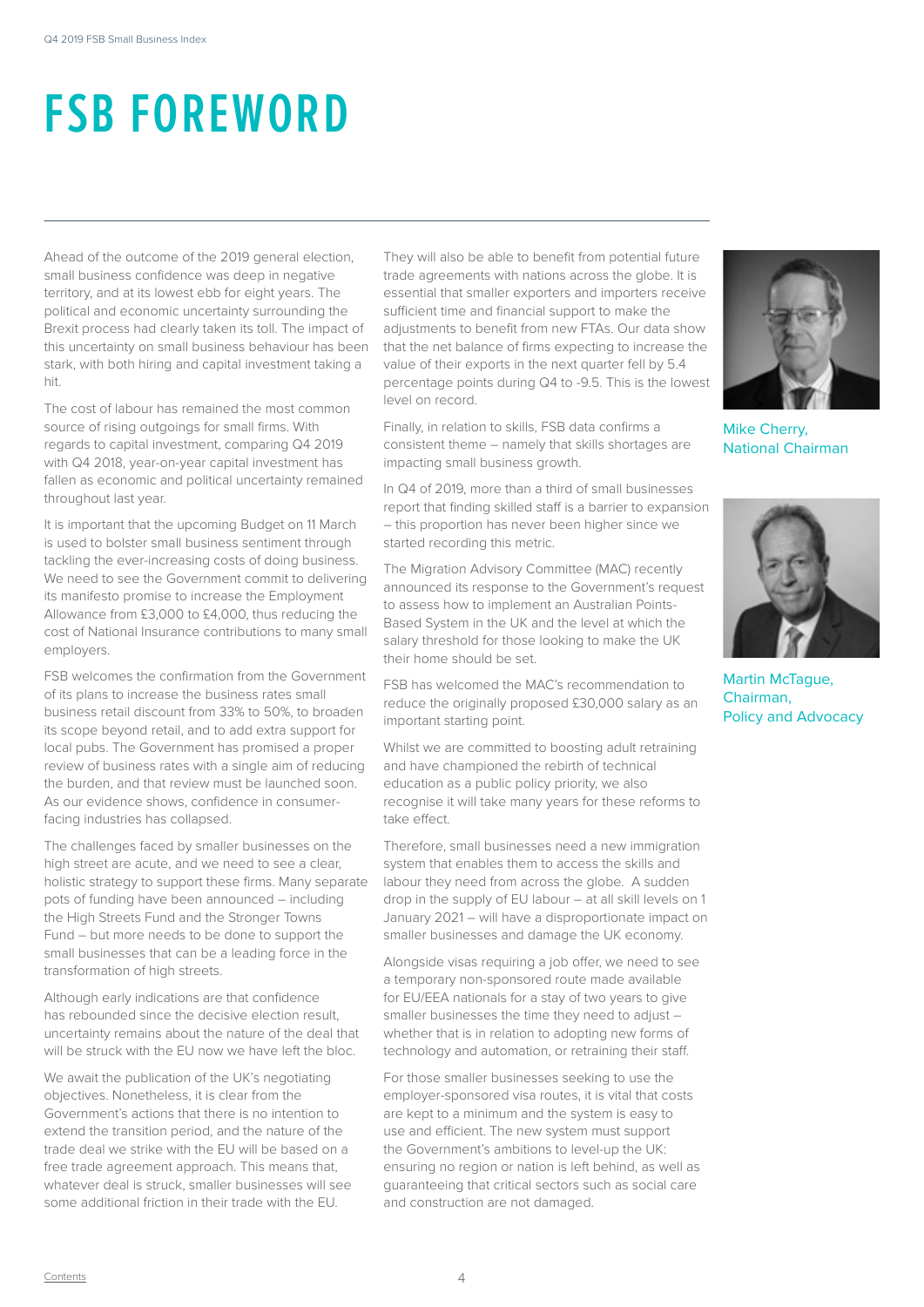# **ECONOMIST'S VIEW**

The end of Q4 2019 saw the UK beginning to emerge from a three-year parliamentary deadlock. Regardless of one's opinion about the decisive general election result, it is important to acknowledge that the degree of uncertainty, especially in regard to the Brexit trajectory, has been reduced. This will go some way to supporting business investment and consumer confidence in the coming months. However, as the election only took place in mid-December, much of the data in the Q4 FSB Small Business Index (SBI) reflects the pre-election period. October, November and the first half of December were marked by expected pre-election uncertainty and a stream of weakening economic data. This is reflected in the SBI reading, which hit an eight-year low of -21.6.

The index readings in the final quarter of 2019 were bleak across the nation. Every one of the UK's constituent regions and nations recorded declining confidence between Q3 and Q4 2019. Yorkshire and the North East and London recorded the largest quarter-on-quarter declines in small business sentiment. This means that London is now the least confident region in the UK.

With the Conservative Party realising electoral gains in various northern areas, we are expecting additional spending commitments aimed at boosting growth in economically underperforming regions. This may mean an improvement in SBI readings across regions that have not performed especially well in the past.

In terms of the sectoral picture, the fall in confidence was least drastic (just 0.1 points) among construction firms.

Small businesses in consumer-focussed industries fared much worse. Confidence in the wholesale & retail trade and accommodation & food services sectors declined by 22.2 points and 33.0 points respectively. Consumer confidence began to recover post-election and, paired with persistent wage growth and low unemployment, will hopefully support businesses in these areas in the New Year.

Cebr expects 2020 to be a year of decent economic growth in the UK. The expansion will be supported by a variety of factors including a recovery in consumer confidence, return to stronger business investment growth, government spending pledges and accommodative monetary policy. The UK's political and economic environments are quite different now compared to much of the period that this SBI recovers. With this in mind, it will be interesting to contrast these findings with those that will be published in Q1 2020.



Nina Skero, Director and Head of Macroeconomics, **Cebr** 

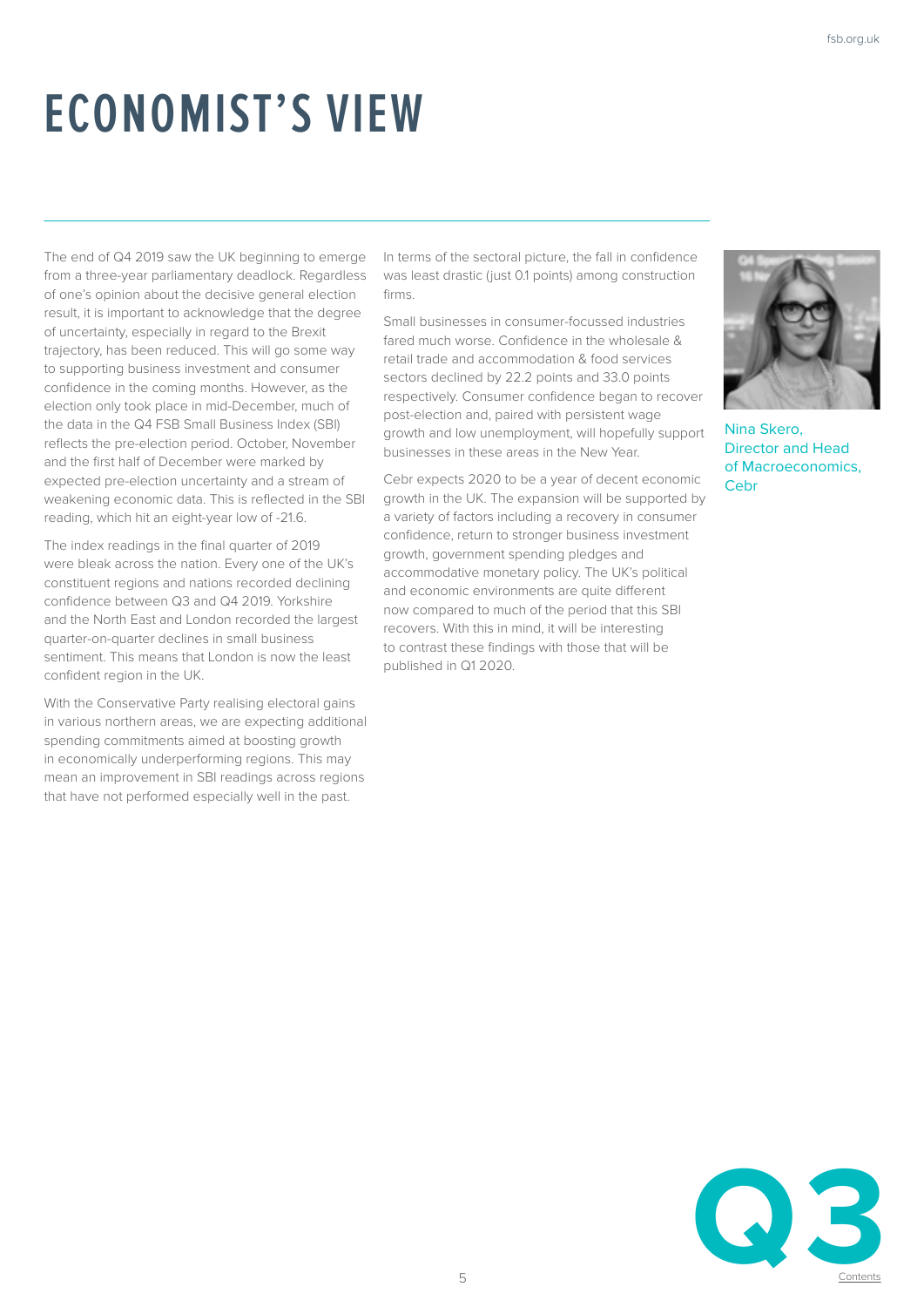# **FSB EXECUTIVE SUMMARY**

#### **SMALL BUSINES INDEX**<br> **Key findings this quarter:**<br> **SMALL BUSINESS**

- **In Q4 2019 small business confidence** dropped to an eight-year low. The FSB Small Business Index now stands at -21.6 following a decline of 13.5 points from the previous quarter. The index has now been stuck below zero since Q3 2018.
- **The level of confidence among small businesses fell in every one of the UK's constituent regions and nations in Q4.** Yorkshire and the North East recorded the largest quarter-onquarter decline in small business sentiment, falling 31.2 points to -17.1.
- **Consumer-focussed industries suffered rapidly declining confidence during the final quarter of 2019.** Accommodation & food services became the least confident sector after a quarterly fall of 33.0 points to stand at -65.0.
- **The net balance of firms expecting to increase the value of their exports in the next quarter fell by 5.4 percentage points during Q4 to -9.5.** This is the lowest level on record, and is only the third time that the export growth expectations net balance has been negative.
- **Labour was cited as a cause of rising costs by 43.5% of small businesses in Q4 2019.**  This was a quarterly increase of 3.6 percentage points and means labour is still the most common source of rising cost pressure for small firms. In the accommodation & food services sector two thirds (65.6%) of businesses are flagging labour costs as an issue.
- **Finding appropriately skilled staff was a barrier to growth for 37.2% of small businesses in Q4 2019.** Since this category was included in the survey in Q4 2013, the proportion of businesses reporting concern over their ability to recruit staff with the right skills has never been higher.
- **Compared to the previous quarter, the employment net balance fell by 3.4 percentage points to -1.5% in Q4 as a higher proportion of small businesses reduced their employment levels rather than increased them.** Almost one-in-four (24.0%) small businesses in Wales indicated a reduction in staff numbers during the final quarter of 2019.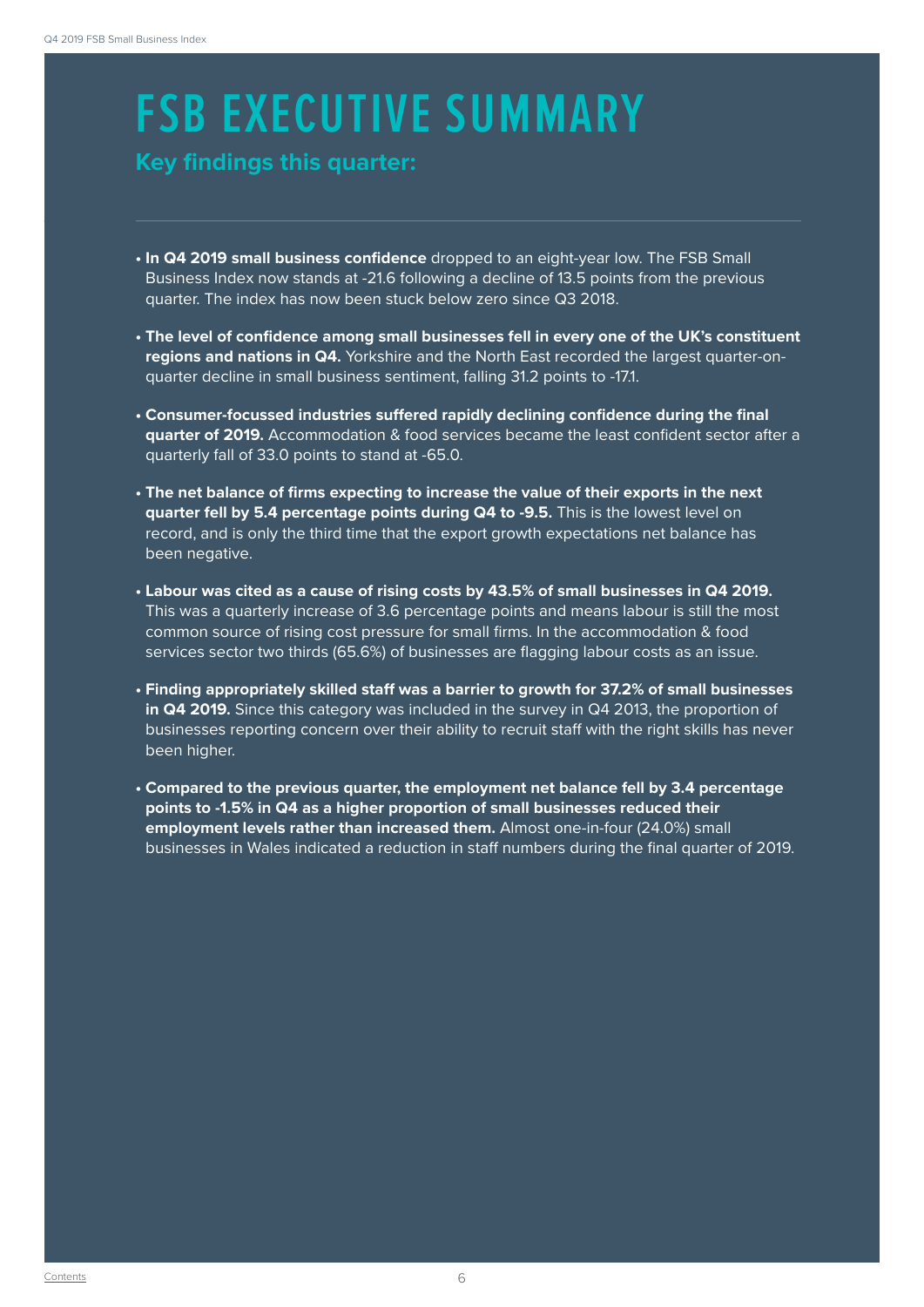# **UK MACROECONOMIC OVERVIEW**

#### **UK services growth slows as manufacturing recession drags on**

Growth in the UK economy was volatile during 2019 as the ever-changing deadlines and aims of the Brexit negotiations left businesses and households uncertain about the future. This uncertainty over the future made funding new equipment and machinery riskier, and business investment fell every quarter throughout 2018. Although investment rose again at the start of 2019, it has now flatlined, and total investment over the four quarters to September 2019 was around 2% down on the peak recorded in Q2 2018. Consumers are also apparently reducing their risk appetite - consumer credit grew by just £0.6 billion in November 2019, which is the smallest increase since November 2013.

The desire to reduce exposure to risk has driven a number of major macroeconomic trends during the last few years. Notably output spiked in the first quarter of 2019, particularly among industries that are reliant on imported parts. The risk of the UK crashing out of the EU without any trade deal meant large inventories of inputs and finished outputs were built up in case supply chains were disrupted. This would have allowed businesses to continue operating through the worst effects of a sudden, chaotic nodeal Brexit. As the initial deadline was extended to October, these inventories were deemed excessive and stock sold-off, causing output to fall.

The rolling three-month growth rate of the manufacturing sector, which had been falling in the final quarter of 2018, reached 2.4% in March 2019. Except for the three months to September, manufacturing output has fallen in every threemonth period since May. The impact of the domestic uncertainty is exacerbated by slower global growth. Industrial production across both the eurozone and the UK is also suffering due to weakness in a number of export markets worldwide.

However, the UK labour market has largely defied the slowdown. In the three months to November, the UK's employment rate rose to 76.3%, the highest estimate on record. Meanwhile, the unemployment rate remained at 3.8% – the lowest rate since the final quarter of 1974 and 0.3 percentage points lower than the same period a year earlier. As the labour market strengthened, annual growth in average weekly earnings (including bonuses) peaked in the three months to July 2019, at 3.9%.

The data for the third and fourth quarters of 2019 indicate signs of slack have started to emerge in the labour market. Vacancies have fallen by 49,000 in the three-months to December compared to the same period a year earlier. This was down by 11,000 on the previous quarter. The combination of slower wage growth and muted hiring expectations suggest that the labour market's shine seems to be fading.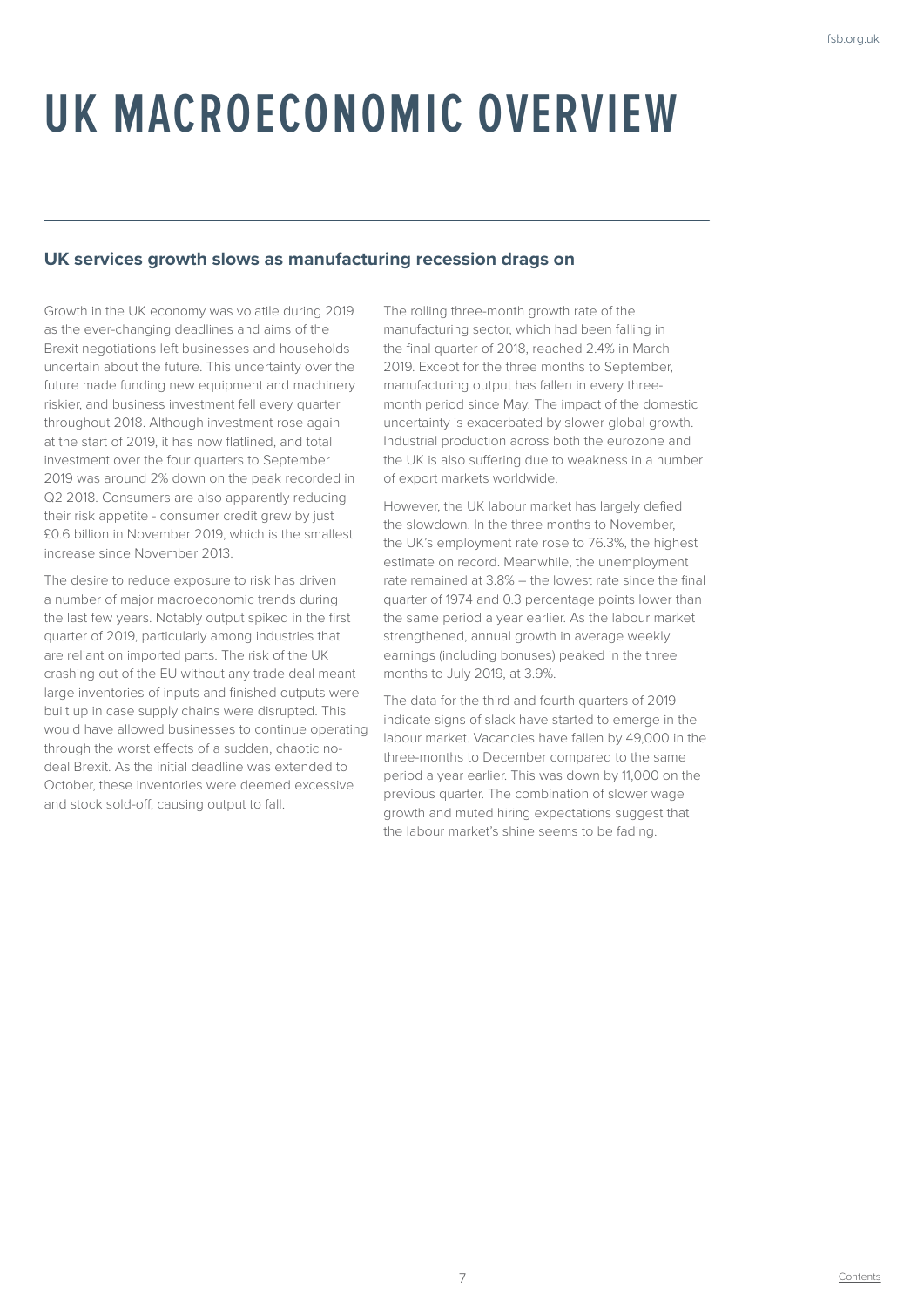The debilitating uncertainty of the last year was in no small part generated by a fractious and deeply divided Parliament. This issue has now been firmly resolved by the result of the December general election. Even so, the hard work of finalising a longterm trade deal with the EU that will take effect after the Brexit transition period ends in December 2020 is only just beginning. The question marks over what lies ahead may still present too large a risk for some businesses and households to begin investing and spending in larger numbers. Nevertheless, a narrowing of potential risks should allow for the release of some pent-up demand, which will help the economy to perk up in 2020.



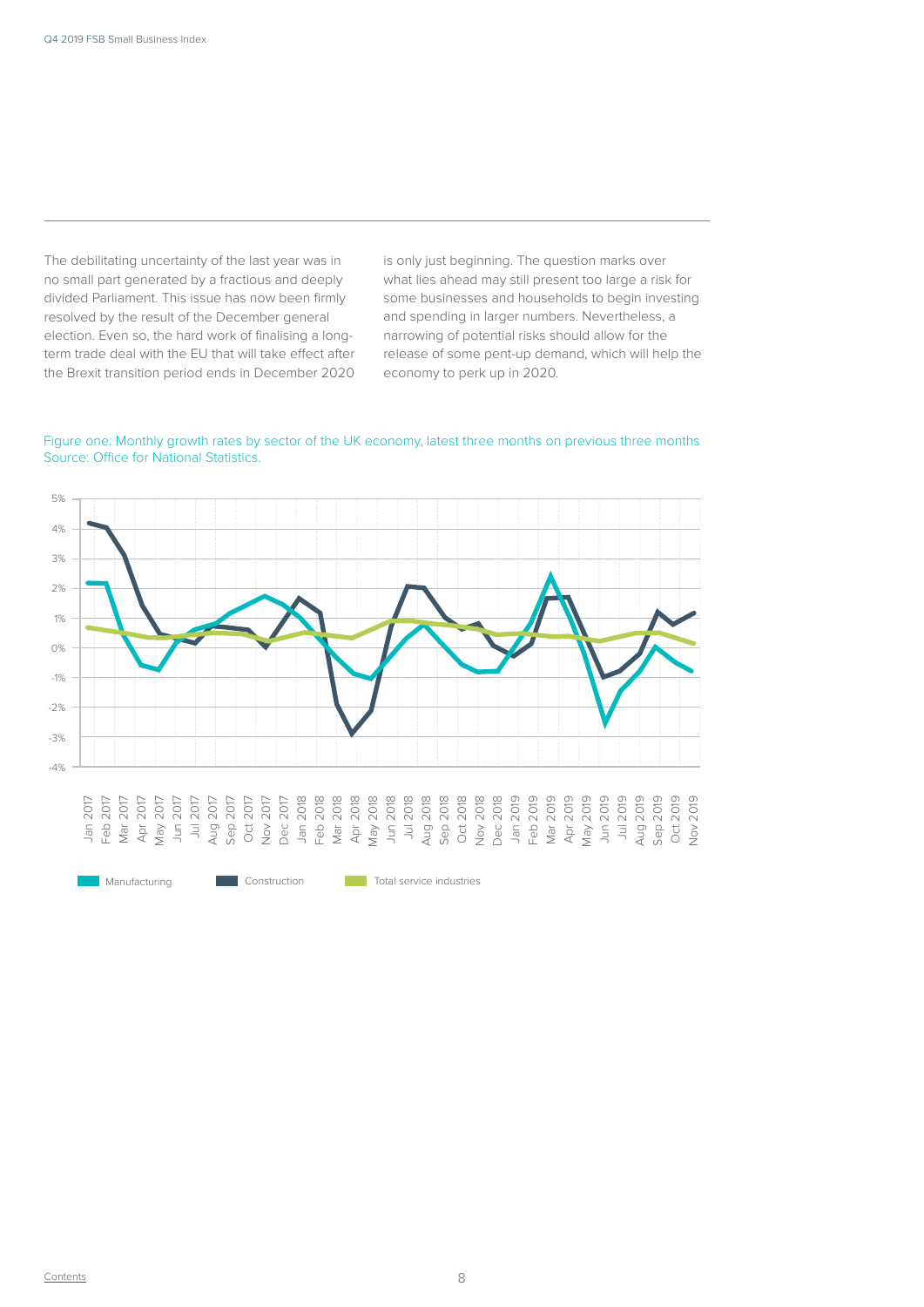# **SMALL BUSINESS INDEX**

#### **The Small Business Index hits an eight-year low**

Business confidence among small firms plummeted to the lowest level since Q4 2011 in Q4 2019. The FSB Small Business Index sits at -21.6, a decline of 13.5 points from the previous quarter. Year-onyear, the index fell by 11.7 points meaning the index has recorded nine consecutive quarters of annual declines. Notably, the index has now been below zero since Q3 2018.

Most survey data supported this negative outlook for UK businesses, with the UK Purchasing Managers' Indices (PMI) recording negative sentiment in both construction and manufacturing in December. At 47.5, the manufacturing PMI was at its second-lowest level for more than seven years, and has been negative (i.e. below the no-change mark of 50.0) for eight consecutive months. The construction PMI also registered an eighth consecutive month below the 50.0 mark, reaching just 44.4 following a fall of 0.9 points in December.

The services sector was an anomaly in that the PMI improved in December, but at just 50.0 this indicated that going into 2020 businesses covering 80% of the UK economy were anticipating little if any growth in output.

The weakness in business survey data coincides with weakness in official data on economic growth. The descent of the Small Business Index into negative territory appeared out of line with actual economic output during Q1 2019, when growth spiked. This was driven by short-term stockpiling that has since given way to stagnation with year-on-year growth in GDP falling to just 1.0% by Q3. The latest decline in the index during Q4 indicates that a further deceleration in growth is on the cards unless the strong parliamentary majority produced by the general election, and associated clarity over Brexit and other areas of economic policy is sufficient to stimulate higher business confidence and investment.





1. The Small Business Index is a weighted index of the responses to the question: 'Considering your overall business performance, and ignoring any normal seasonal variations at this time of the year, how do you view business prospects over the next three months, compared with the previous three months?' The share of firms reporting 'much improved' are given the following weightings: +2, slightly improved +1, approximately the same 0, slightly worse -1 and much worse -2; the Small Business Index is derived from the sum of these factors.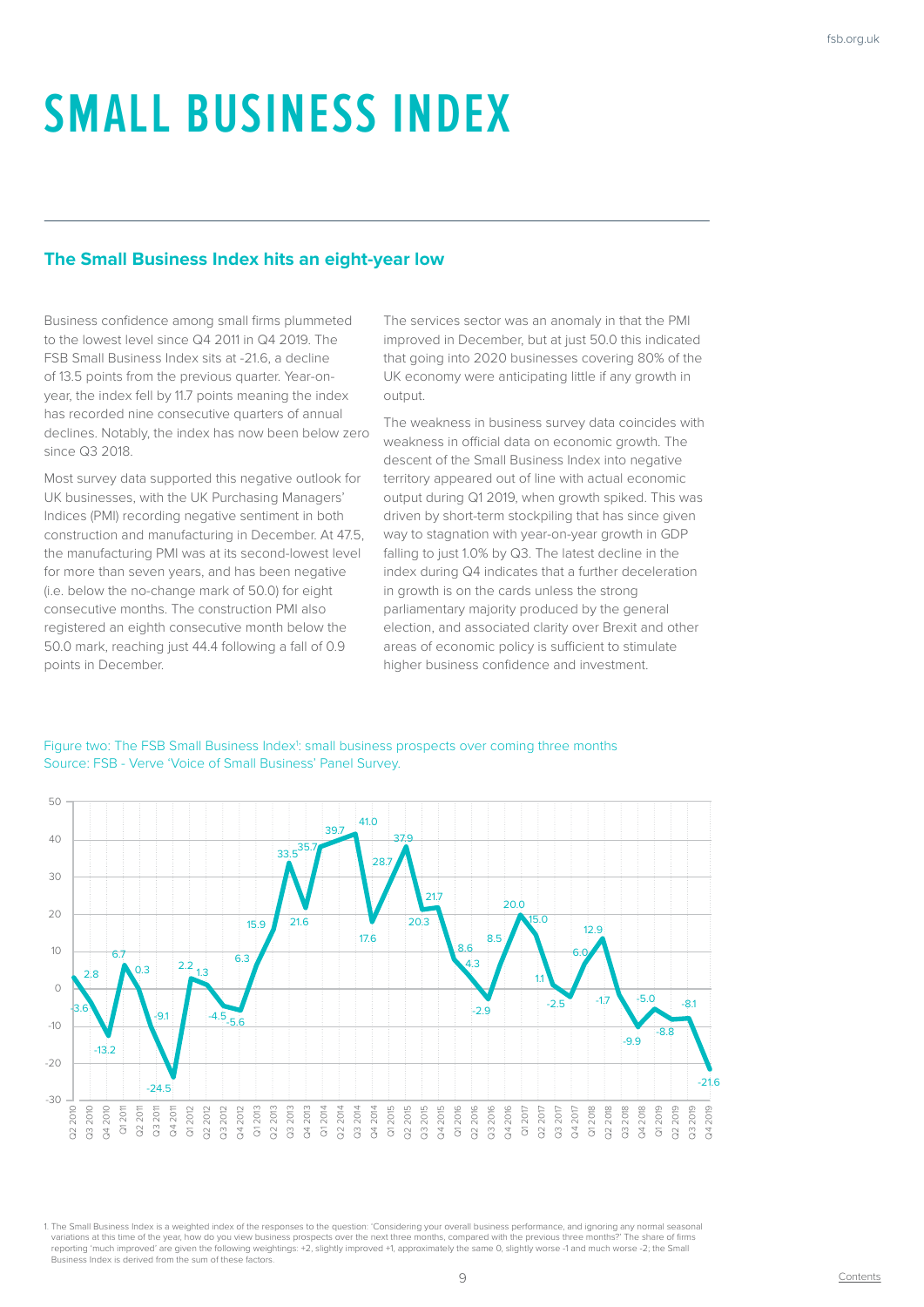

#### Figure three: Year-on-year change in the FSB Small Business Index. Source: FSB - Verve 'Voice of Small Business' Panel Survey.

#### Figure four: UK SBI against year-on-year UK GDP growth. Source: ONS, FSB - Verve 'Voice of Small Business' Panel Survey.

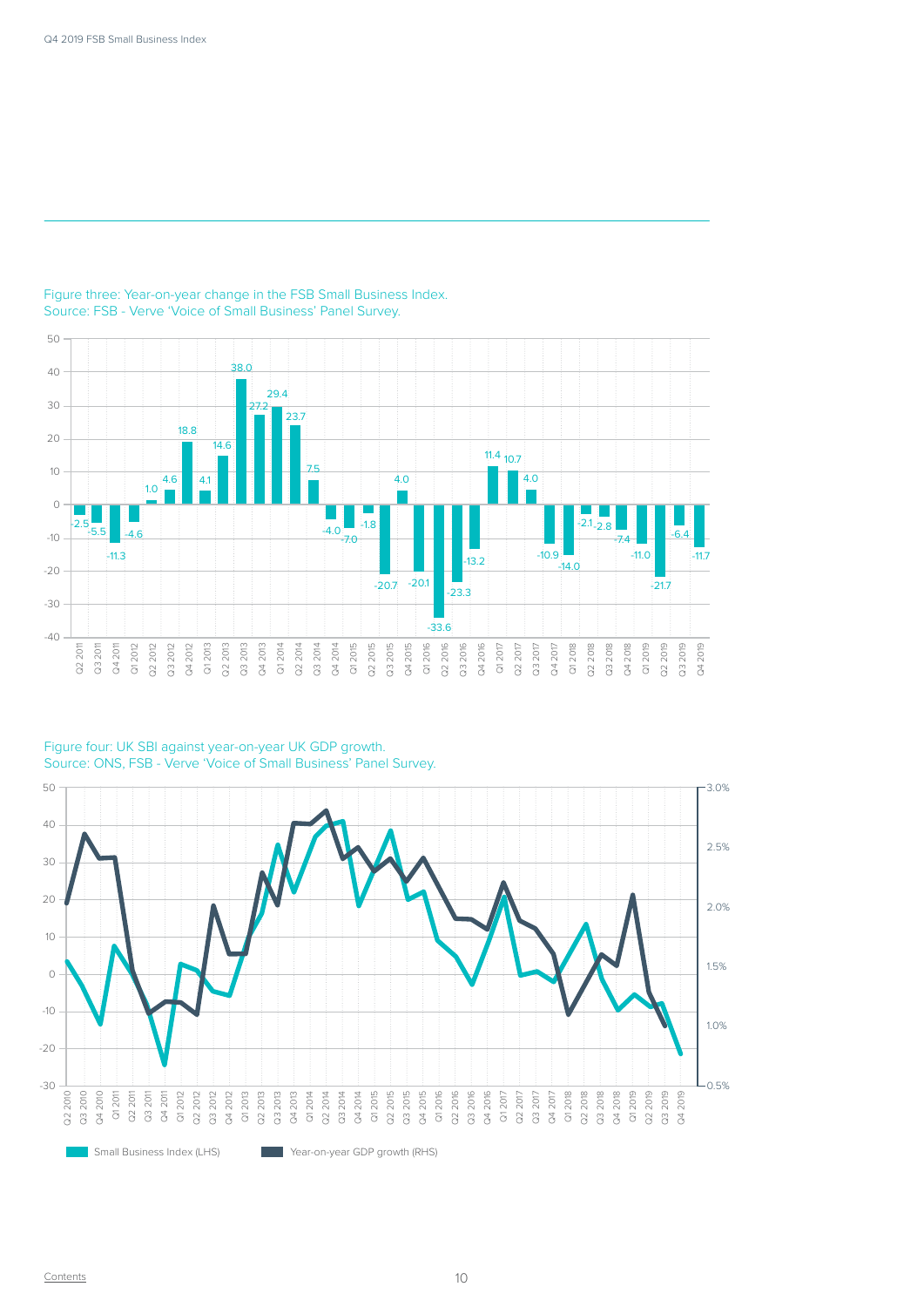#### **REGIONAL SMALL BUSINESS INDICES**

A bleak picture UK-wide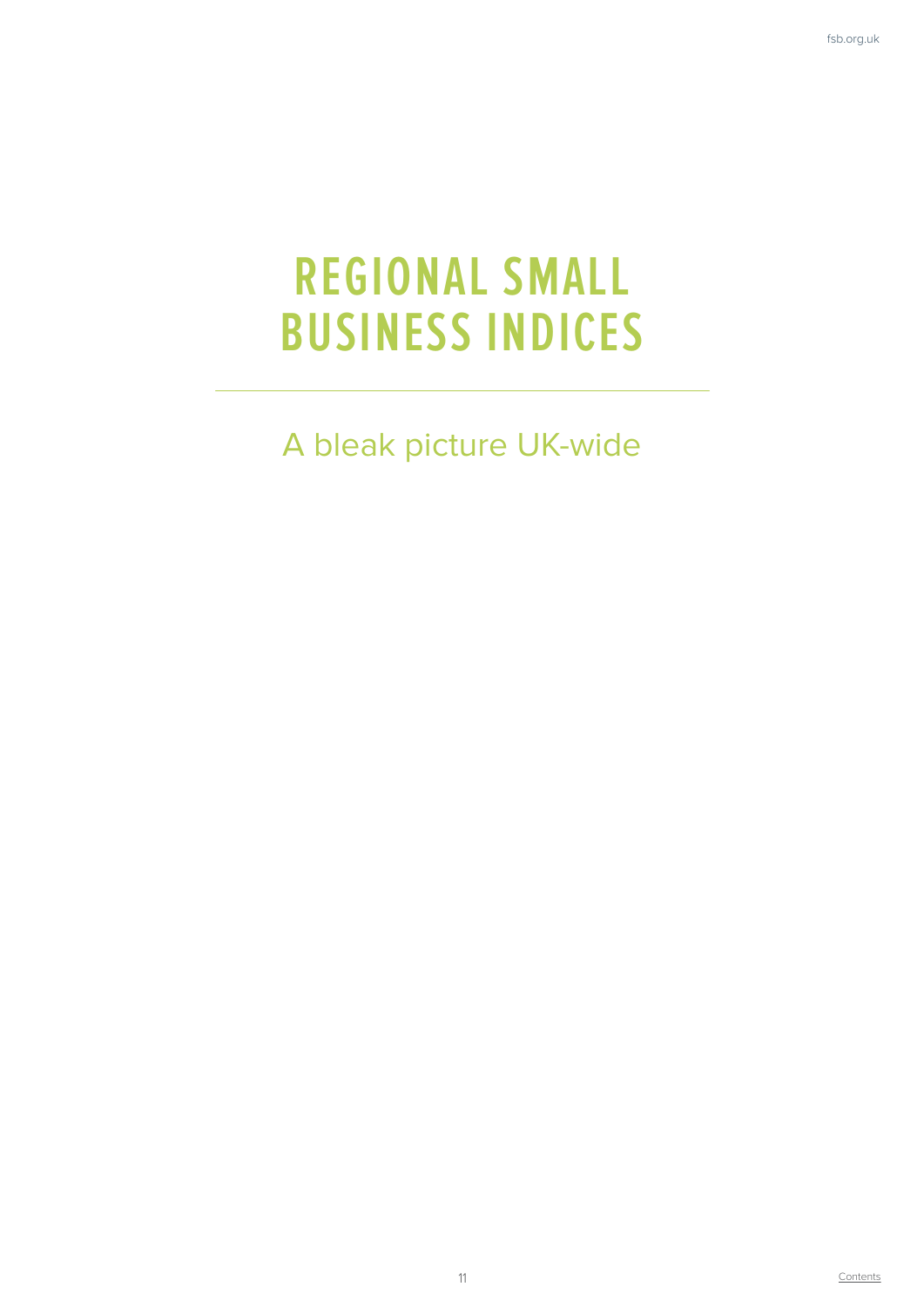### **SMALL BUSINESS CONFIDENCE FALLS ACROSS ALL REGIONS AND NATIONS**

Every one of the UK's constituent regions and nations recorded declining small business confidence between Q3 and Q4 2019. Yorkshire and the North East recorded the largest quarter-on-quarter decline in small business sentiment in Q4 2019, falling by 31.2 points to -17.1. The second-largest decline in confidence among small businesses during the final quarter of 2019 was seen in London. After a fall of 25.9 points, small business confidence in the capital stood at -36.4, meaning those based in London are the least confident in the UK.

Despite falling by 6.8 points, from 5.5 in the third quarter, small business confidence was highest in the North West, standing at -1.3 in Q4. Moreover, confidence in the North West is up by 14.3 points compared to Q4 2018. While Scotland was low on confidence in Q4 (-27.2), its small business index showed a year-on-year increase of 5.5 points from the -32.7 recorded in Q4 2018. Although a longstanding period of uncertainty has left the wider UK economy stagnating, and small business confidence is universally negative, improved confidence in some

regions compared to Q4 2018 suggests that the biggest downsides to these regions may now have been avoided causing optimism to rise compared to last year.

The general election brought a renewed focus on rebalancing government priorities away from London and the South East. Businesses based in the North West may feel well-placed to benefit from this change in approach for instance with new infrastructure spending now more likely. Furthermore, the prospect of Brexit ending with a goods-only trade deal became apparent with the election of a Conservative majority government. This would maintain better EU market access for businesses in the UK's manufacturing heartlands than for more service-based economies in the South East. A Conservative government with a significant majority in Parliament also looks set to deny any further move towards Scottish independence. Avoiding another source of uncertainty may have helped lift small business sentiment in Scotland compared to last year.



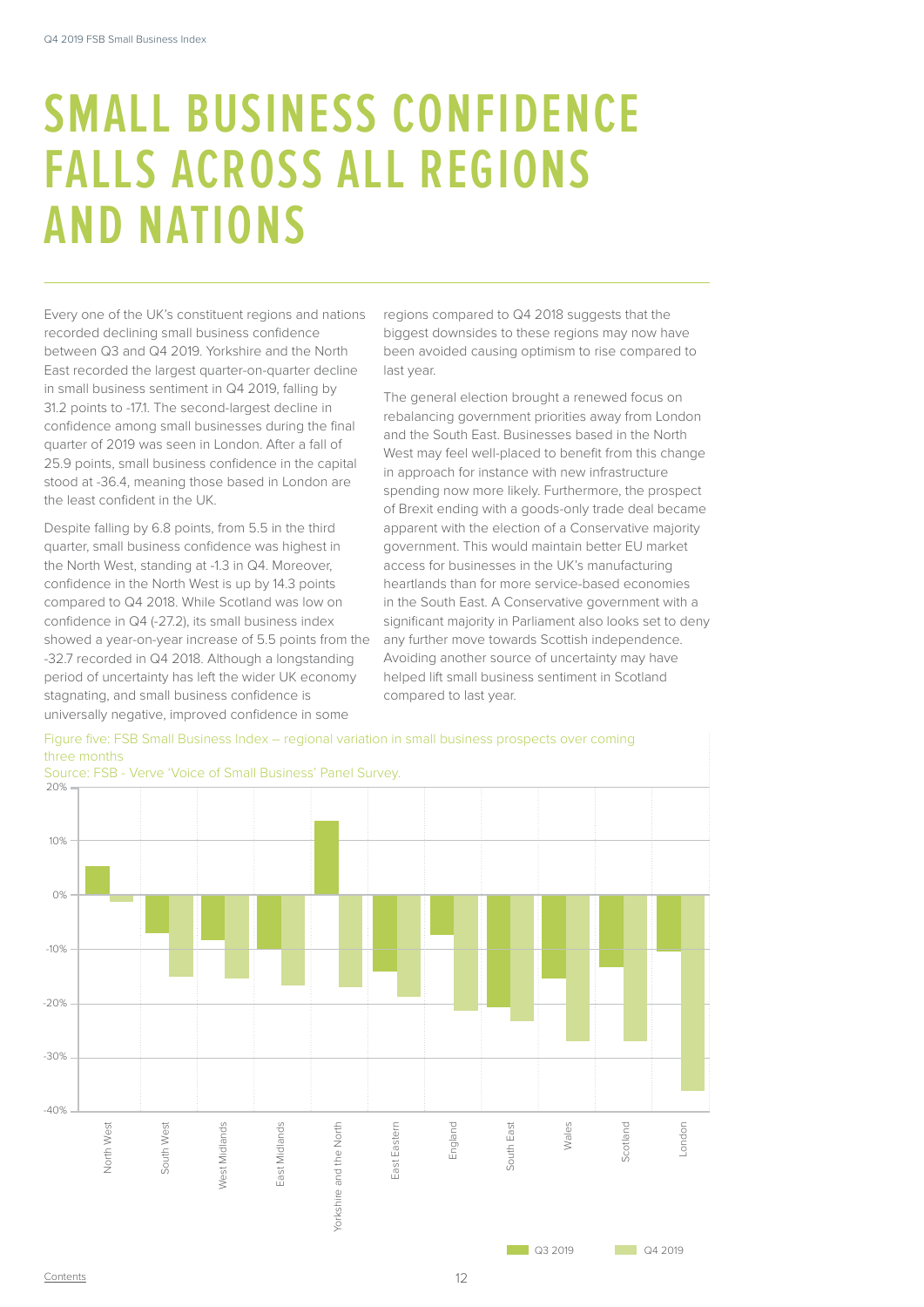#### **SMALL BUSINESS SECTOR INDICES**

High streets feel the pinch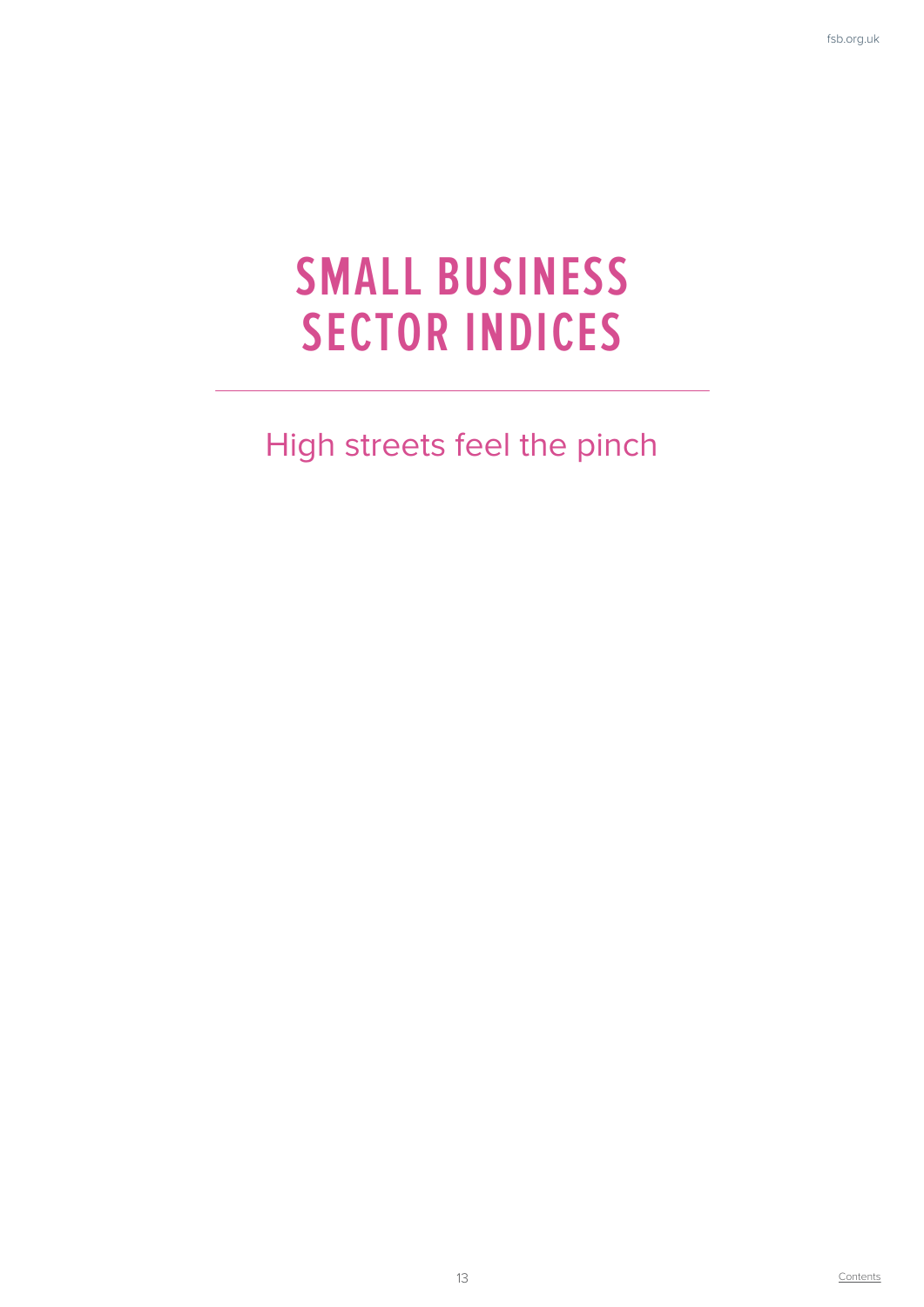### **SMALL BUSINESS CONFIDENCE COLLAPSES AMONG CONSUMER-FACING INDUSTRIES**

Confidence fell among small businesses across all major sectors of the UK economy during the final quarter of 2019. The fall in confidence was mildest among small construction businesses, a decline of 0.1 points between Q3 and Q4 left the sector's small business index standing at +7.2. The latest official estimates of GDP growth show that output in the construction sector expanded by 1.1% in the three months to November 2019, compared to the previous three-month period. With no-deal Brexit apparently off the table and a strong majority for the new government in Parliament, construction firms may soon benefit from more secure funding for infrastructure projects.

In the three months to November, growth in the UK's professional, scientific and technical services sectors slowed to 0.2%, down from a recent peak of 1.5% in the three months to August. Confidence among small businesses in the sector fell by 6.4 points between Q3 and Q4 to stand at 9.6%. Small businesses in the information and communication sector were close

behind, with confidence standing at -10.2 in Q4 following a quarterly decline of 13.1 points. However, despite being squarely in negative territory, both sectors were more confident than the UK average (-21.6).

Smaller businesses in consumer-focussed industries fared badly during the final quarter of 2019. Confidence in the wholesale & retail trade and accommodation & food services sectors declined by 22.2 points and 33.0 points respectively. This meant accommodation & food services businesses (-65.0) were the least confident in Q4 2019. Meanwhile, wholesale & retail trade sector confidence was also well below average, standing at -47.5. Despite decent rates of real wage growth, falling confidence throughout most of 2019 led consumers to hold back on borrowing and postpone larger purchases. In addition to lower demand, labour costs have risen considerably for consumer-facing industries as the national minimum wage increased well above the rate of inflation in April 2019.

Figure six: FSB Small Business Index by sector – small business prospects over coming three months. Source: FSB - Verve 'Voice of Small Business' Panel Survey.

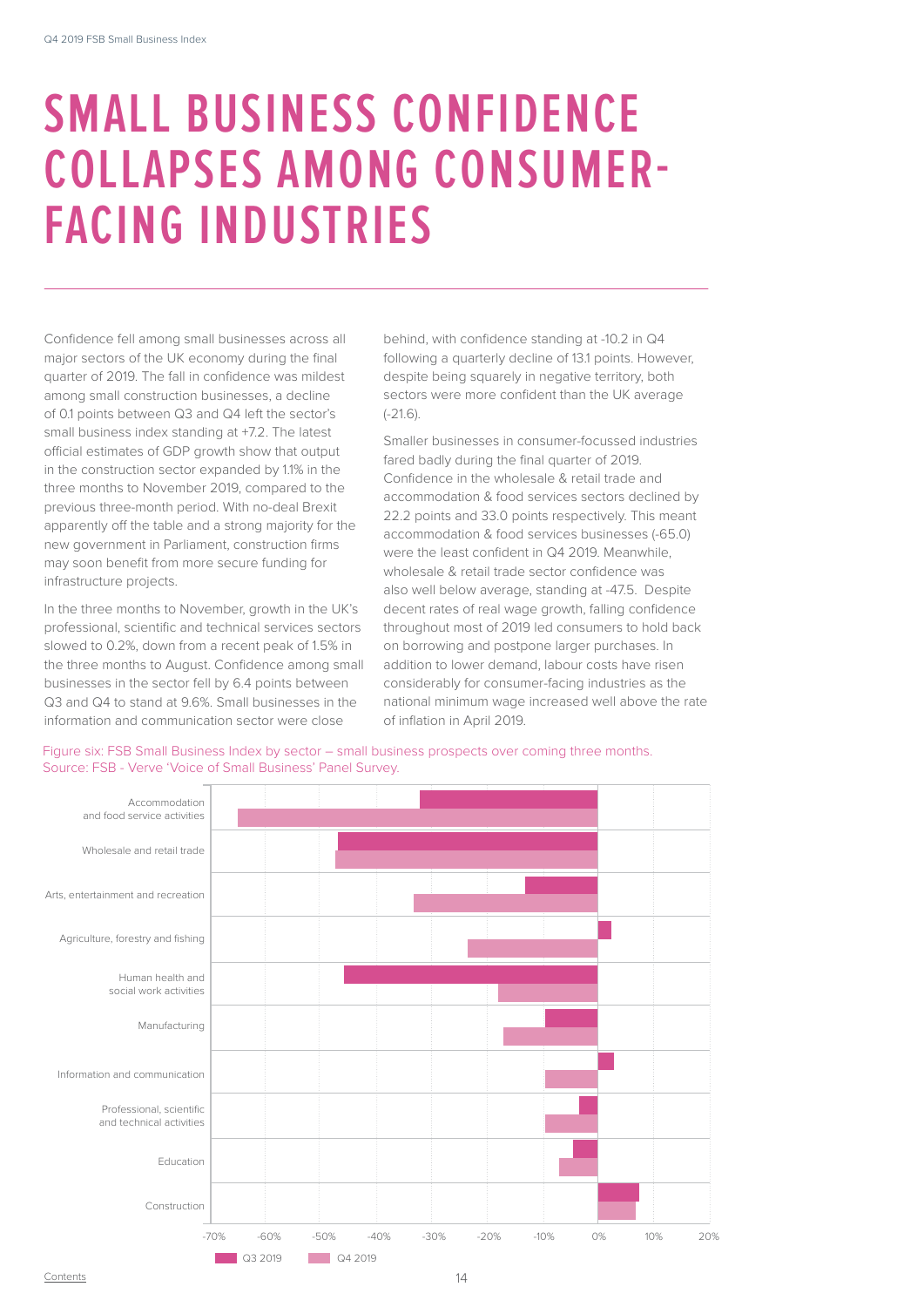### **FINANCIAL PERFORMANCE**

Margins squeezed amid uncertainty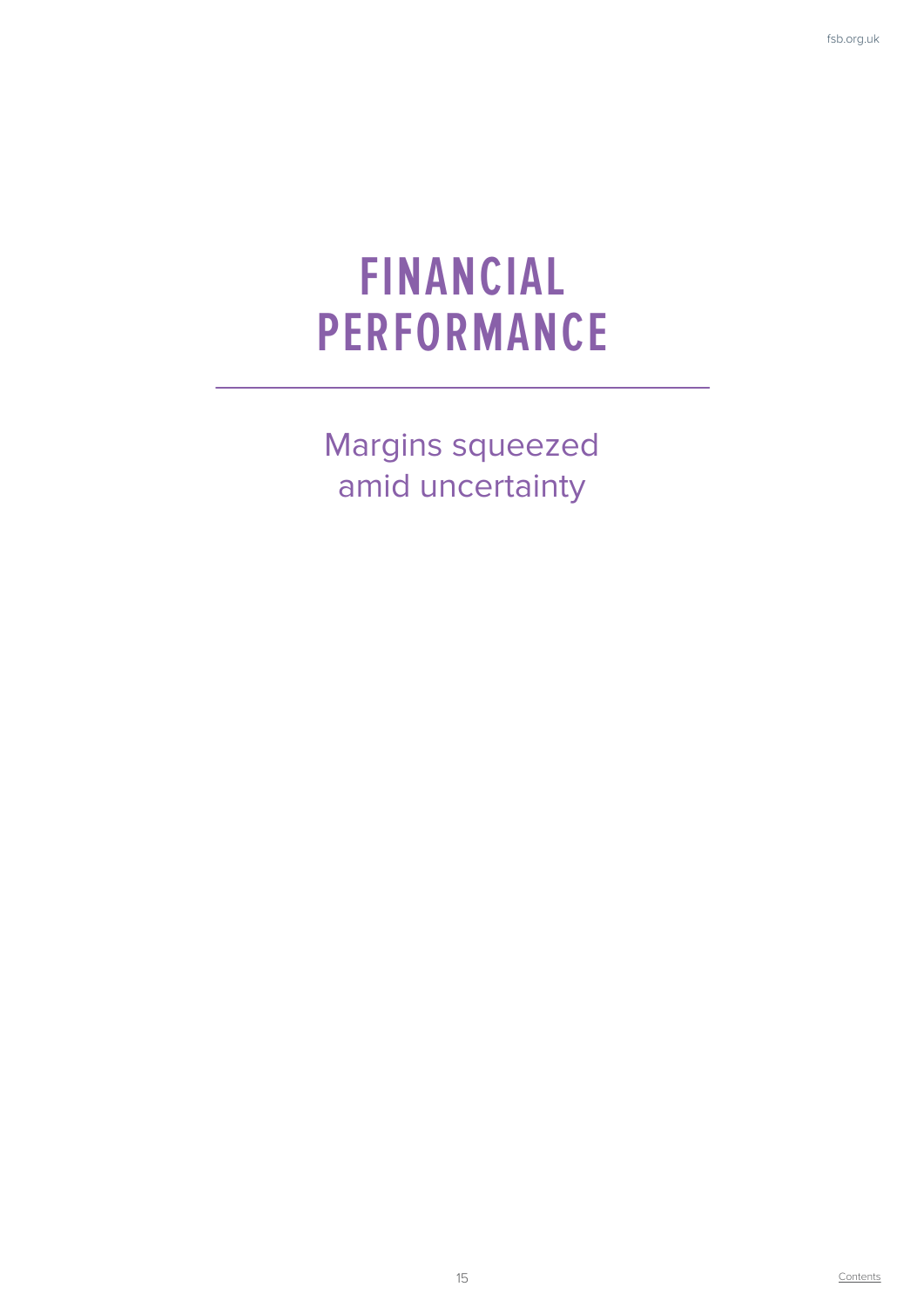## **PROFITABILITY HITS LOWEST POINT SINCE Q1 2013**

The net balance of small businesses reporting growth in profits fell to -14.4% in Q4 2019. Across the UK, 41.7% of small businesses reported a decrease in profit over the quarter compared to just 27.3% reporting an increase. This marked a fall in the net balance of 3.0 percentage points since Q2 2019 when this question was last asked. The gross profits balance is now at its lowest level since Q1 2013 and more small businesses have reported falling profits than have reported rising profits consistently since Q1 2016.

The net balance was lowest in the West Midlands (-31.9%), where more than half (50.6%) of small businesses had seen their gross profits fall during the last quarter. With every region and nation in

the UK reporting a net balance of businesses with falling gross profits, it is unsurprising that business confidence has fallen deep into negative territory in Q4 2019. Businesses in the accommodation & food services sector recorded the lowest levels of profitability in Q4. Just 4.4% of businesses saw an increase in profits, compared to nearly two-thirds (64.1%) which saw a decrease, leaving a net balance of -59.7%.

Over the next three months the net balance of smaller businesses expecting their profits to improve is -14.0%. This suggests very few small businesses see an improvement in trading conditions on the cards as they head into 2020. This is the lowest net balance for profit expectations since Q1 2013.

Figure seven: Small business gross profits, net percentage balance – proportion reporting/ expecting increase less proportion reporting/ expecting decrease.





**Net balance of business reporting an increase in gross profit - last three months** 

**Net balance of business expecting an increase in gross profit - next three months**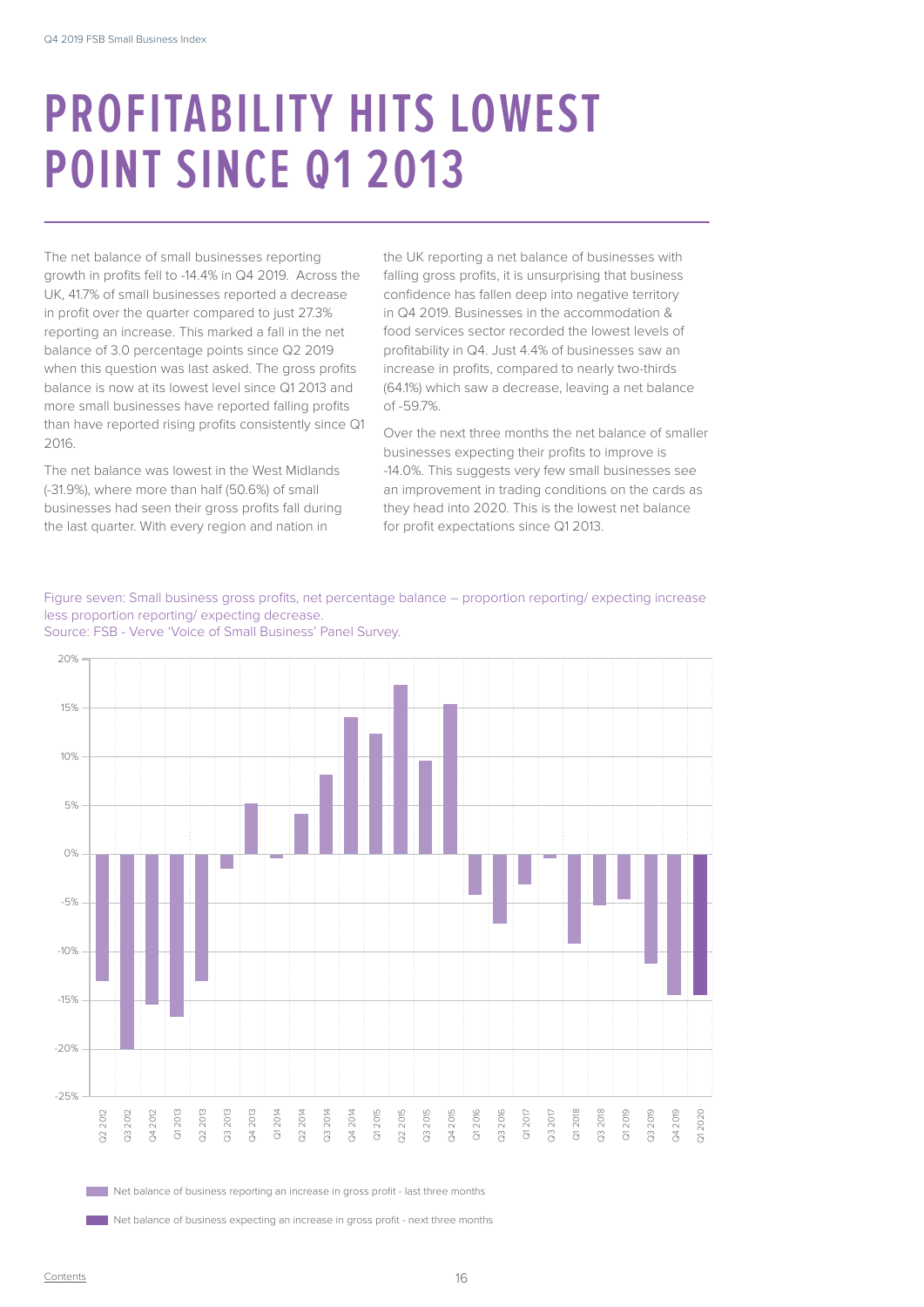### **EXPORTS**

#### International sales slump

**Contents**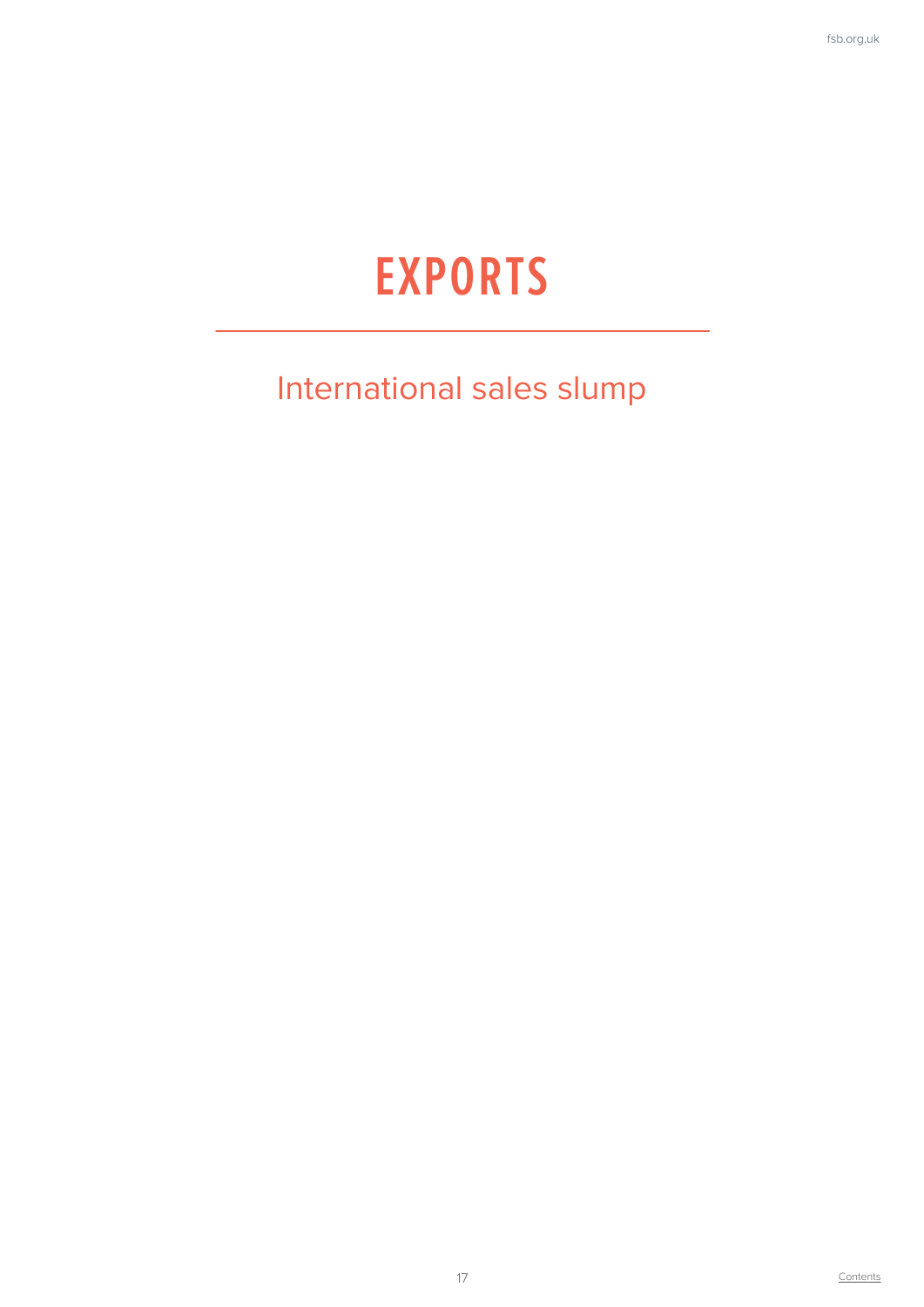## **EXPORT EXPECTATIONS HIT RECORD LOW**

In Q4 2019, the proportion of small businesses reporting an increase in the value of their exports was lower than the proportion reporting a decrease for the third consecutive quarter. Although the net balance for export value growth rose by 5.5 percentage points compared to Q3 2019, at -1.6% this marked a year-onyear decline of 9.2 percentage points.

The net balance of firms expecting an increase in exports over the next quarter fell by 5.4 percentage points during Q4, to -9.5%. This is the lowest level on record, and is only the third time that the export growth expectations net balance has been negative.

After excluding some erratic goods, e.g. non-monetary gold bullion, that can distort trade data, the UK's total trade deficit in the three months to November 2019 was £1.1 billion. This meant the total trade deficit had

narrowed, compared to the previous three months, by £1.0 billion, primarily as a result of £2.3 billion growth in service exports which was only partially offset by increased services imports (+£0.6 billion) and an increased goods deficit (+£0.7 billion). The value of the pound strengthened against the euro and the dollar during the final quarter of 2019 which would typically be expected to boost imports and hold back exports. Meanwhile, the government's indication that they will seek a quick trade deal with the EU, to be completed before the end of 2020, may lead some to suspect that any initial deal will be limited in scope. Raising barriers to trade with the EU before any new trade deals are struck is likely to reduce the potential for export growth in the medium-term, once the transition period has ended.



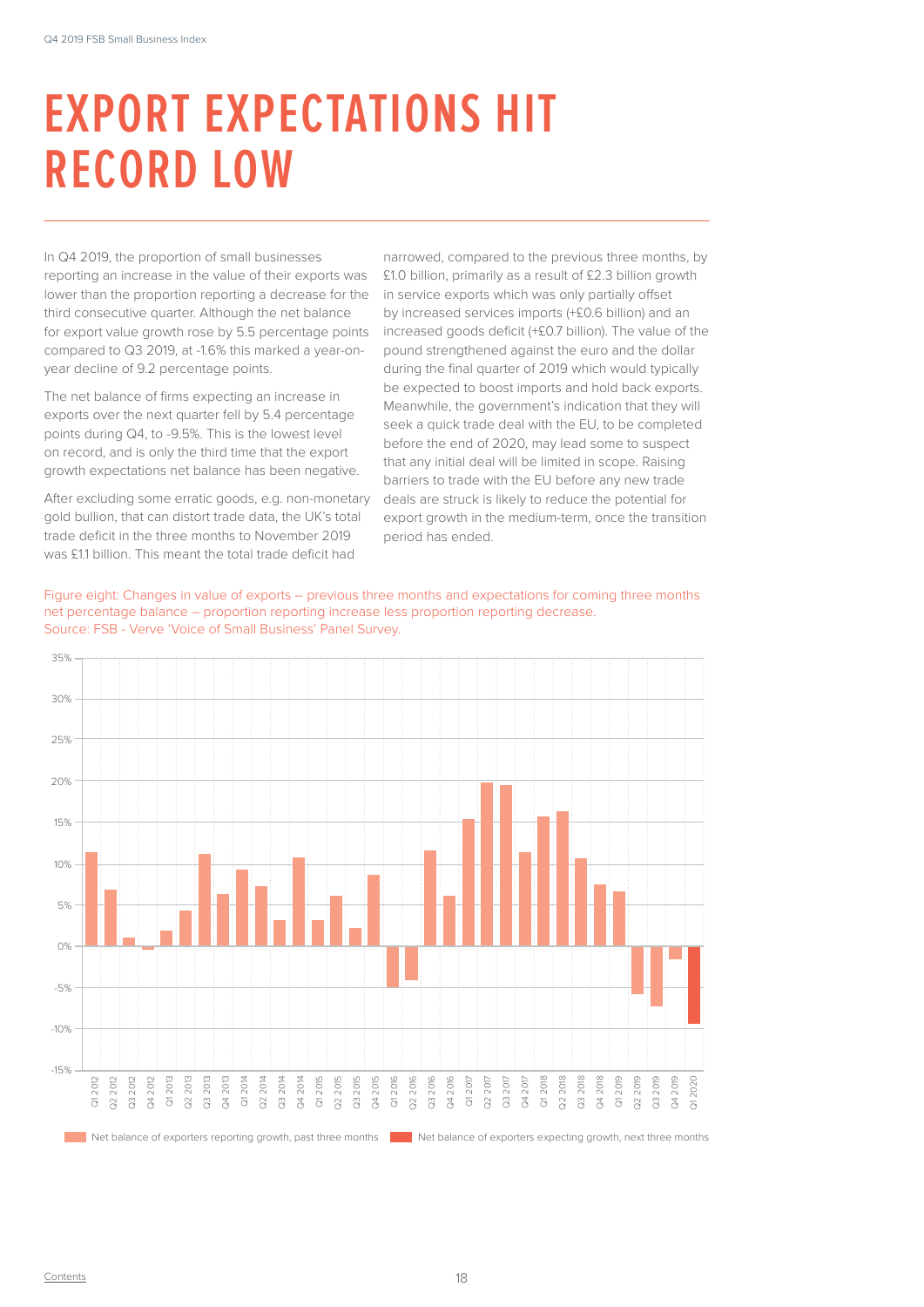# **COSTS AND INFLATION**

#### Employment expenses rise

**Contents**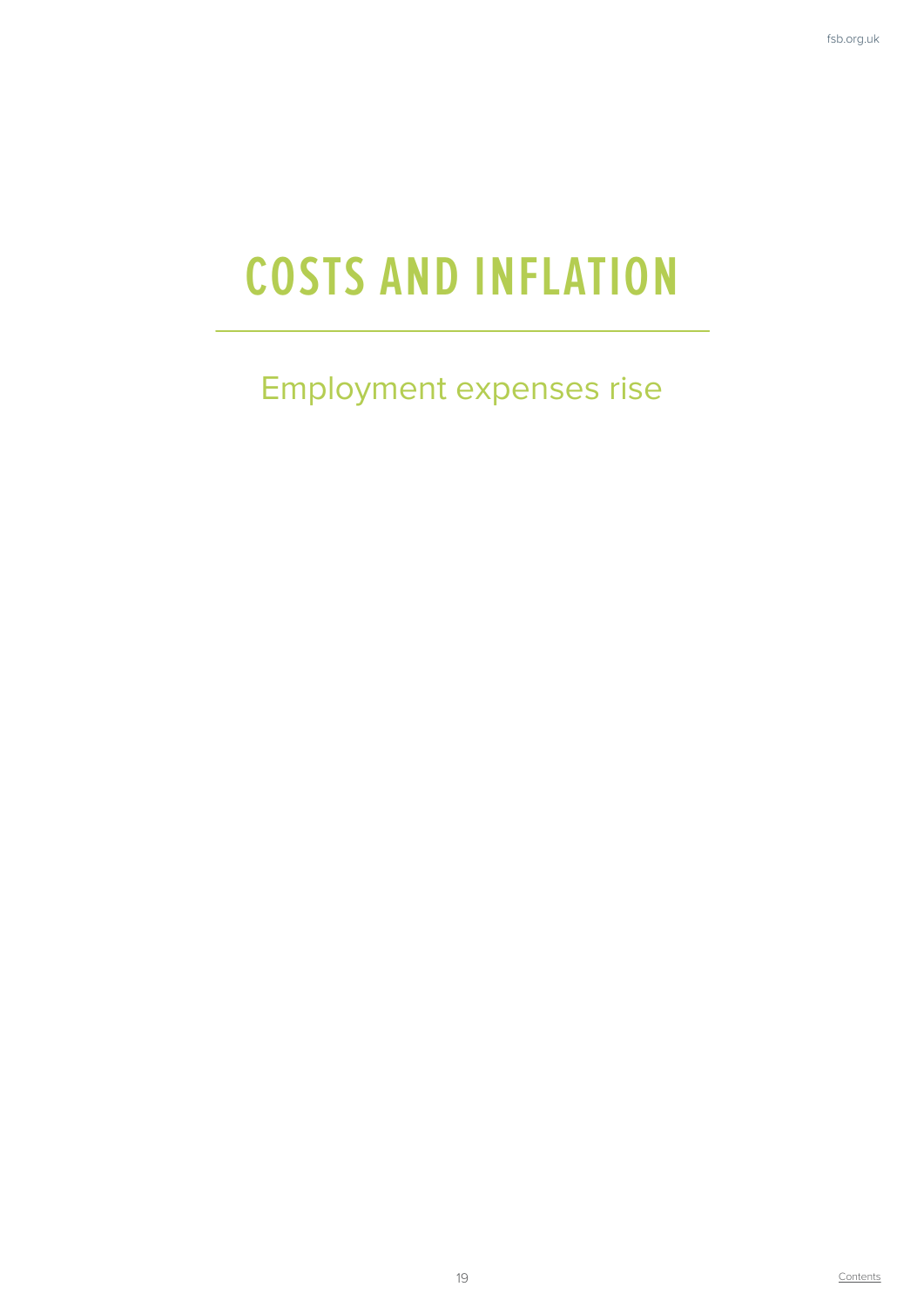### **ACCOMMODATION & FOOD SERVICES BUSINESSES FACE LABOUR COST SQUEEZE**

A net balance of 61.3% of small businesses reported an increase in operating costs during the past three months compared with the same period a year ago. Between Q3 and Q4 2019, the net balance rose by 1.5 percentage points, although it now stands 1.9 percentage points lower than in Q4 2018.

Labour costs continue to be the most frequently cited cause of rising costs for small businesses in the final quarter of 2019. The proportion of small businesses referring to labour as a source of cost pressure rose by 3.6 percentage points compared to Q3 2019, to stand at 43.5%. This is 0.8 percentage points higher than in Q4 2018. Rising wages, especially among some lower income workers, mean businesses in the accommodation & food services sector were

especially likely to be affected. While a net balance of 82.4% of businesses in the sector reported rising costs across all categories, two thirds (65.6%) of businesses reported labour costs as an issue in Q4. Notably, a high proportion of information and communication businesses (60.3%) also indicated that labour costs were rising, perhaps as strong growth in the industry has led to competition for skilled workers.

Compared to the final quarter of 2018, a much lower proportion of businesses have reported that fuel was driving costs higher. The net balance decreased by 11.4 percentage points compared to Q4 2018 as global oil prices have fed through to lower pump prices and fuel duty remained frozen at the last budget.

Figure nine: Small businesses reporting an increase in overall cost of operation over past three months, compared with the same period a year ago; net percentage balance. Source: FSB - Verve 'Voice of Small Business' Panel Survey.

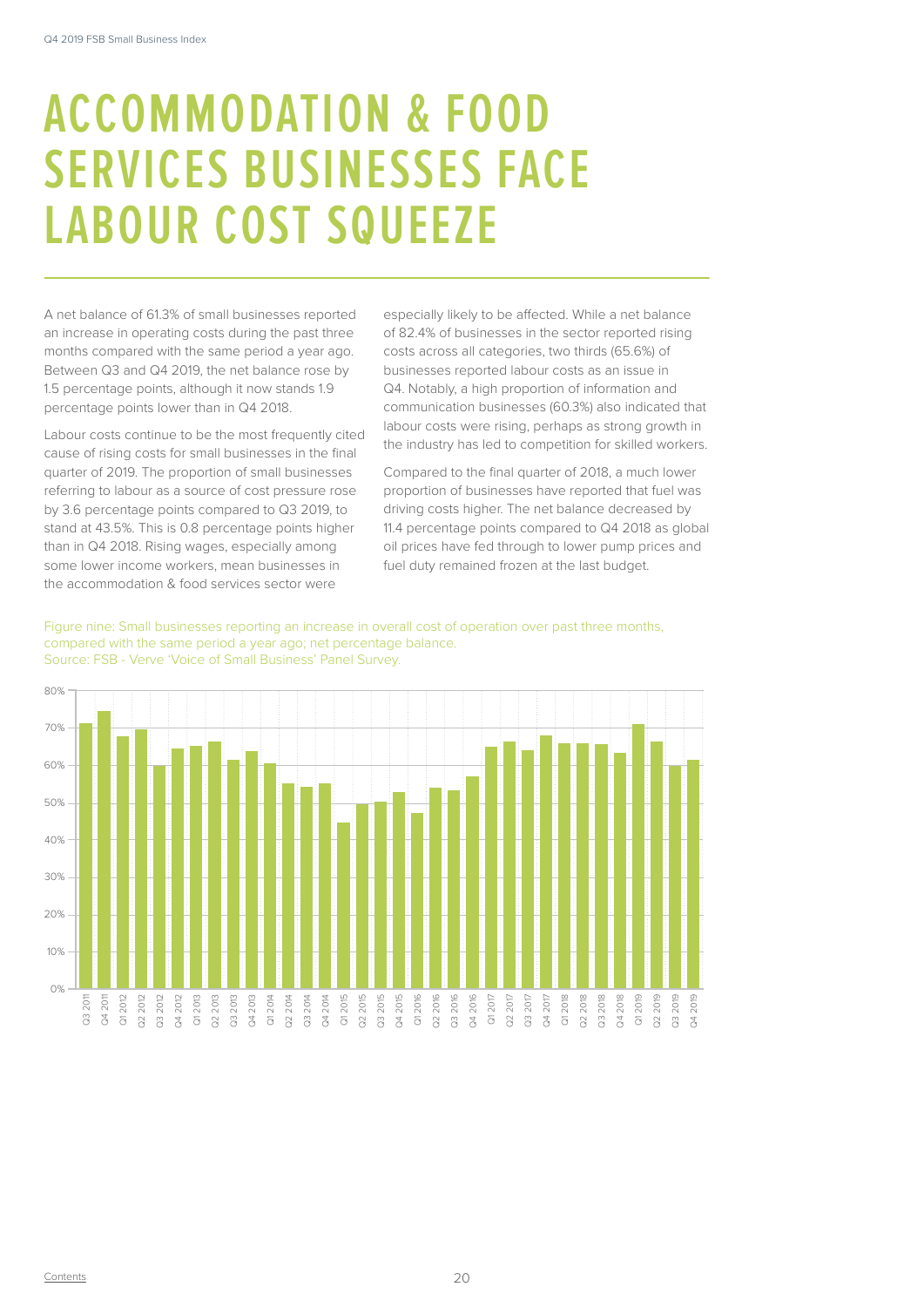

#### Figure 10: Main causes for changing business costs (firms may give multiple answers). Source: FSB - Verve 'Voice of Small Business' Panel Survey.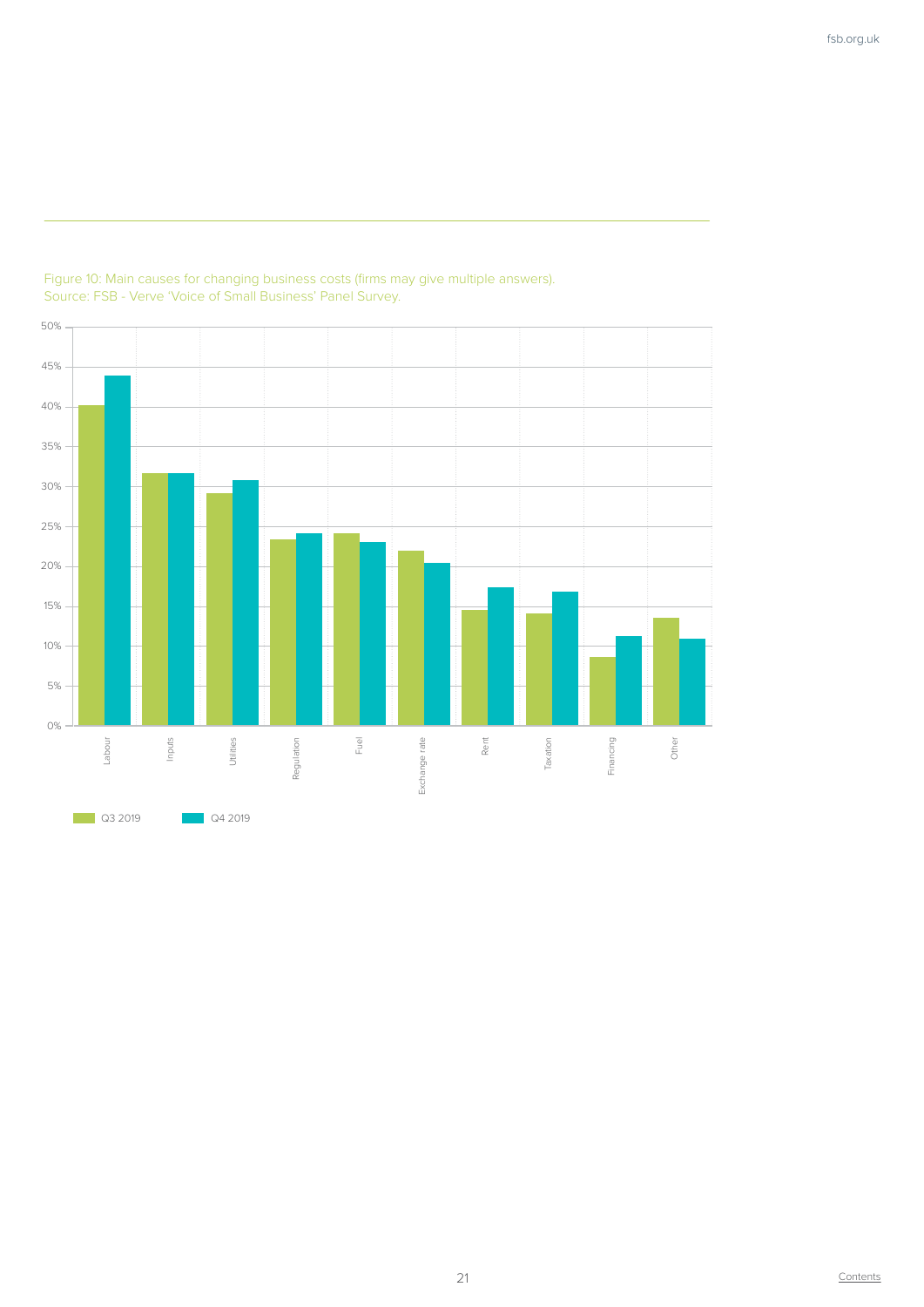# **CAPACITY**

#### Fewer firms firing on all cylinders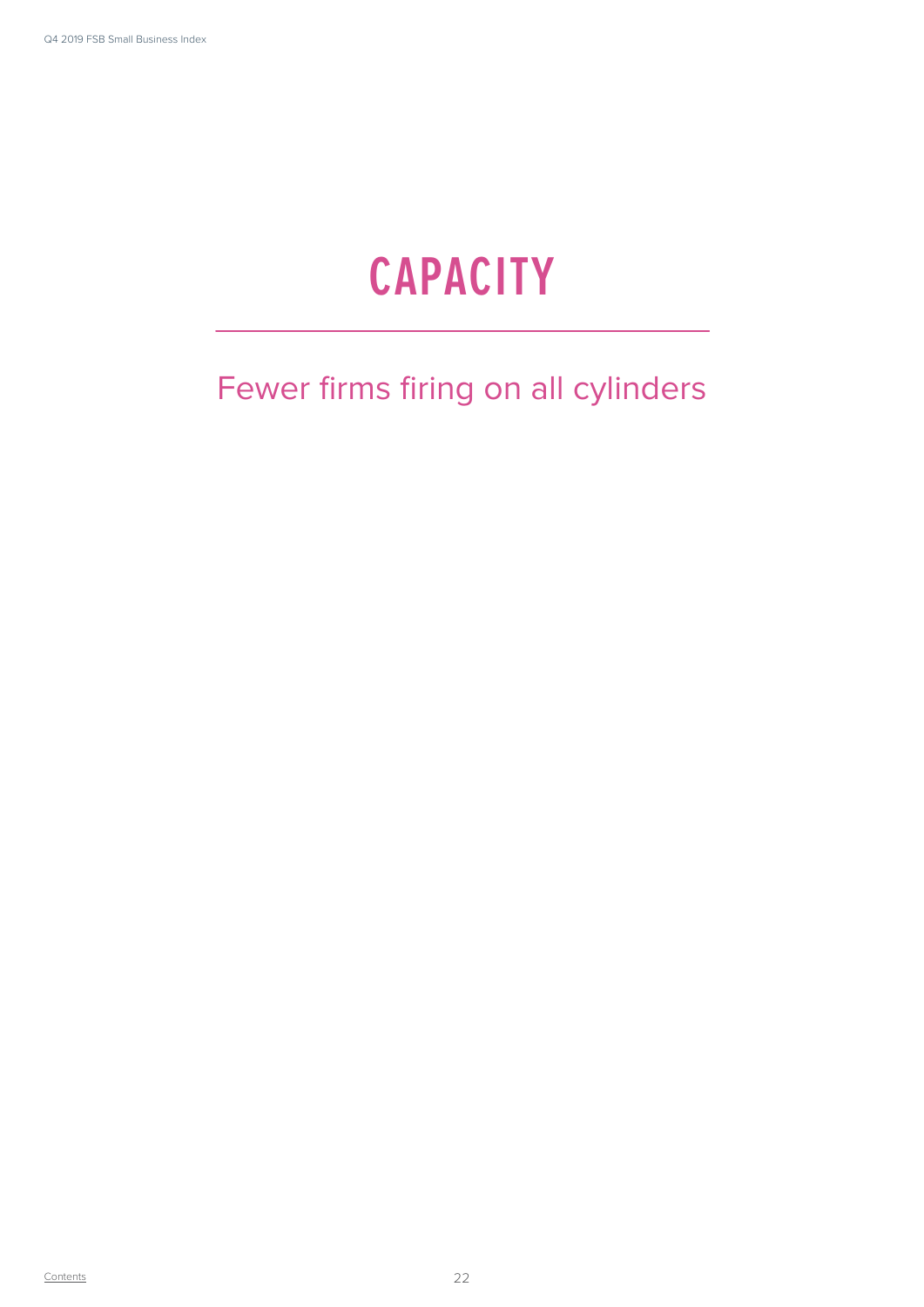### **EXPECTATION OF SPARE CAPACITY REACHES SEVEN-YEAR HIGH**

After a dip in Q3 2019, the net balance of small businesses reporting that they were operating below capacity rose by 7.1 percentage points in Q4, to stand at 54.4%. The proportion of firms operating below capacity rose to 63.2%, while the proportion operating above capacity fell to 8.8%. Year-on-year, the net balance of businesses operating with spare capacity rose by 9.3 percentage points. The spare capacity net balance was highest in Wales and the East Midlands, at 68.8% and 62.5% respectively.

The net balance of small businesses that expect to have spare capacity over the next three months rose by 9.2 percentage points in the final quarter of the year to stand at 51.7%. The expectations net balance was last recorded above this level in Q4 2012 when it reached 54.3%. This aligns with other survey data that suggests weaker output across a number of sectors. Notably, a net balance of 90.3% of accommodation & food services firms expect to have spare capacity in the coming three months.



Figure 11: Net percentage balance of businesses running below capacity: proportion below capacity less proportion above capacity.

Source: FSB - Verve 'Voice of Small Business' Panel Survey.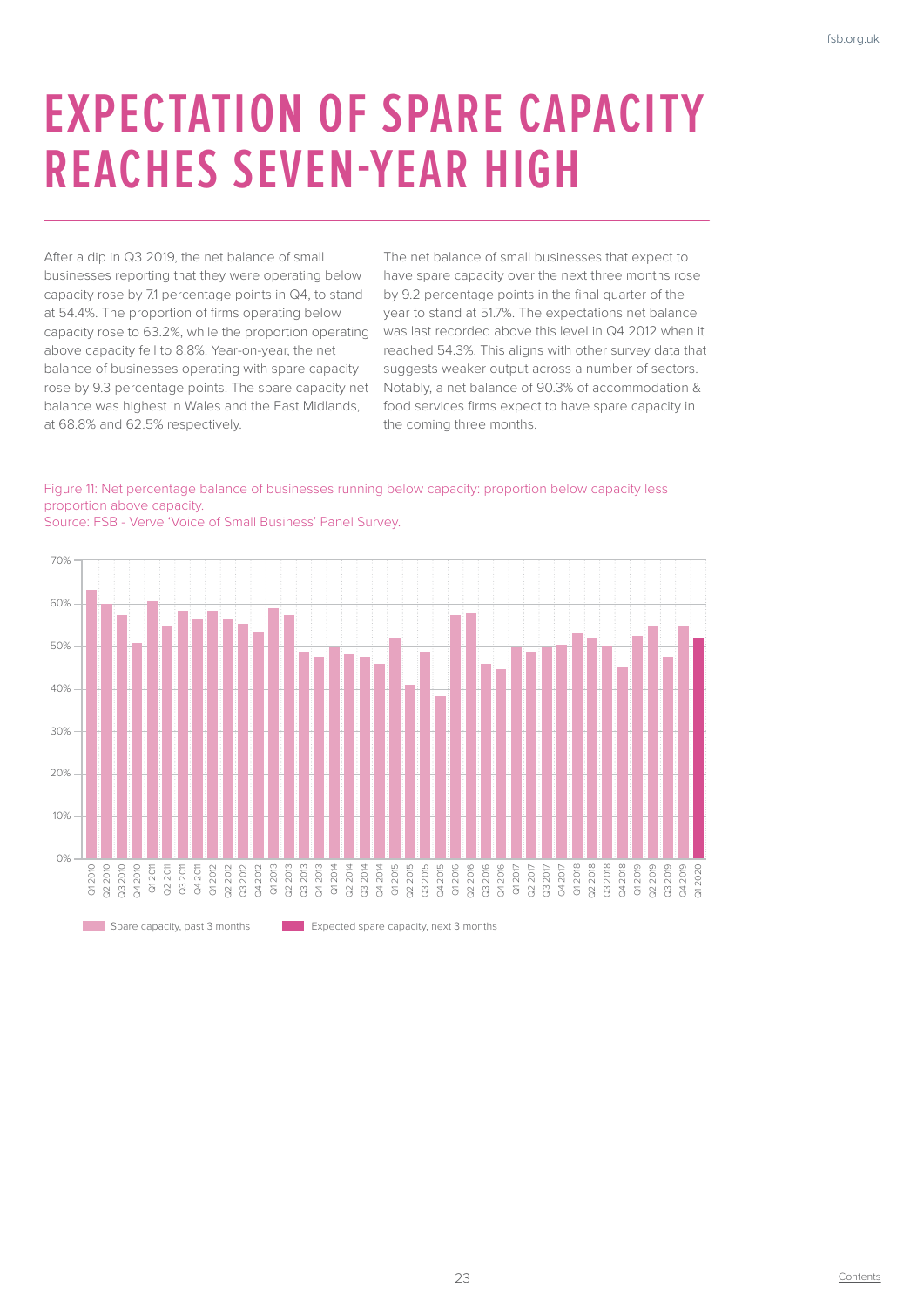## **EMPLOYMENT**

Hiring intentions cool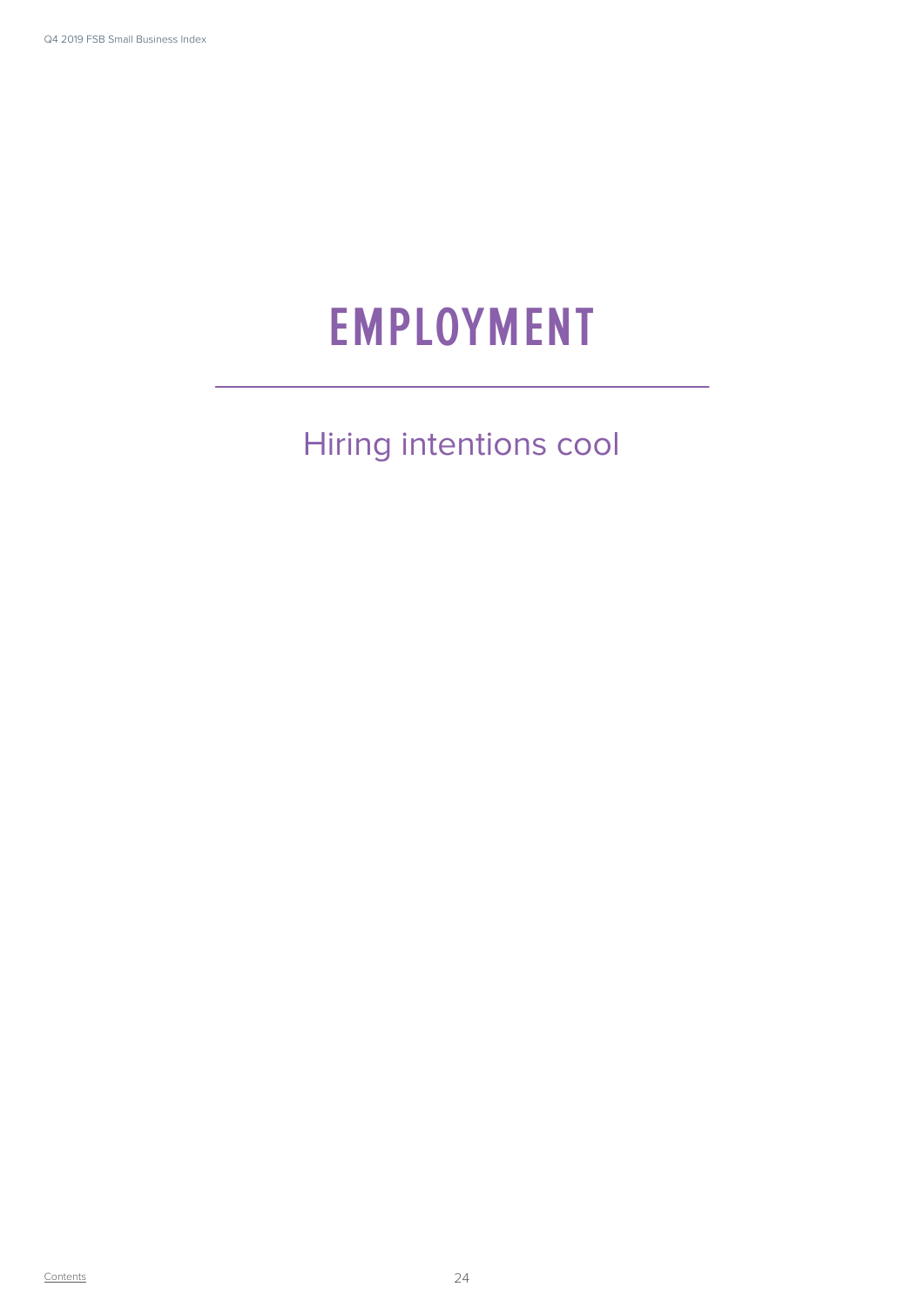### **NEGATIVE EMPLOYMENT NET BALANCE HIGHLIGHTS LABOUR MARKET SLACK**

Over the last three months, a higher proportion of small businesses (12.5%) reported that their workforce has decreased in size, compared to those who reported an increase (11.0%). The net balance of -1.5% marks a quarterly decline of 3.4 percentage points compared to Q3 2019. Year-on-year the decline of 5.4 percentage points in the net balance is more pronounced. A net balance of -16.0% in Wales suggests that small businesses may be more actively scaling back their staffing levels as almost one-in-four (24.0%) indicated a reduction in staff numbers during the final quarter of 2019.

By contrast, more small businesses expect that they will increase rather than decrease their headcount over the next three months. However, the expectations net balance of 3.5% still marks a 1.6 percentage point decline compared to the

previous quarter's net balance, which stood at 5.1%. The information and communication sector had the highest expectation for hiring over the next three months, with a net balance of 15.1%

The latest national statistics indicate that the employment rate hit a new record level of 76.2% in the three months to October. The unemployment rate also remained at the historically low level of 3.8% over the same period, suggesting that the pool of available labour is shrinking. This is likely to be limiting the ability of small businesses to find appropriate staff even when they are willing to expand. However, the number of vacancies stood at 805,000 in the three months to December – 49,000 lower than the number at the same point in 2018. The fall in the number of vacancies further highlights an increasingly cautious approach to hiring by small businesses.

Figure 12:Net percentage balance change in number of people employed – proportion reporting increase less proportion reporting decrease.



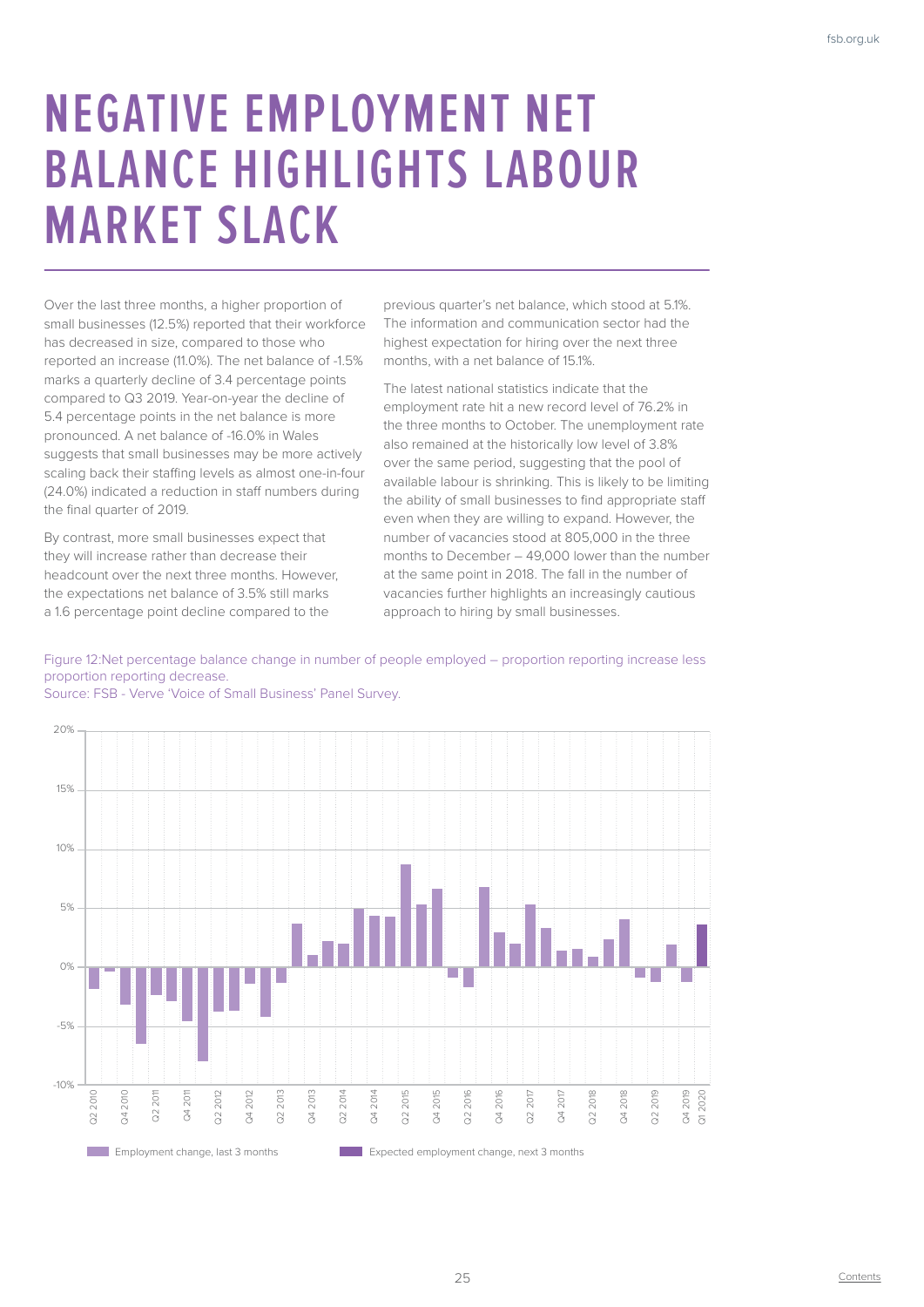## **SMALL BUSINESS WAGE GROWTH FALLS BACK**

In Q4 2019 the average annual rate of wage growth among small businesses fell by 0.3 percentage points to 1.7%, this is the lowest rate of growth since Q1 2018. Year-on-year, the rate of wage growth has fallen back by 0.5 percentage points from 2.2%. Small businesses in London saw the weakest annual wage increases, at just 0.4%. By sector, the largest increases were recorded in both the information & communication and manufacturing sectors, where wages rose by an average of 2.6% over the last 12 months.

The latest ONS data show that in the three months to November, average earnings (including bonuses) grew by 3.2% year-on-year – 0.5 percentage points below the rate recorded in the three months to September. The slowdown in earnings growth as well as the increase in vacancies suggests an element of slack is emerging in the labour market. Despite this, small businesses expect wage growth to accelerate to 2.2% over the next 12 months. This is the highest rate of growth since the same period last year when expected wage increases reached 2.3%.

Figure 13: Average salary increase awarded, this quarter versus a year before. Source: FSB - Verve 'Voice of Small Business' Panel Survey.

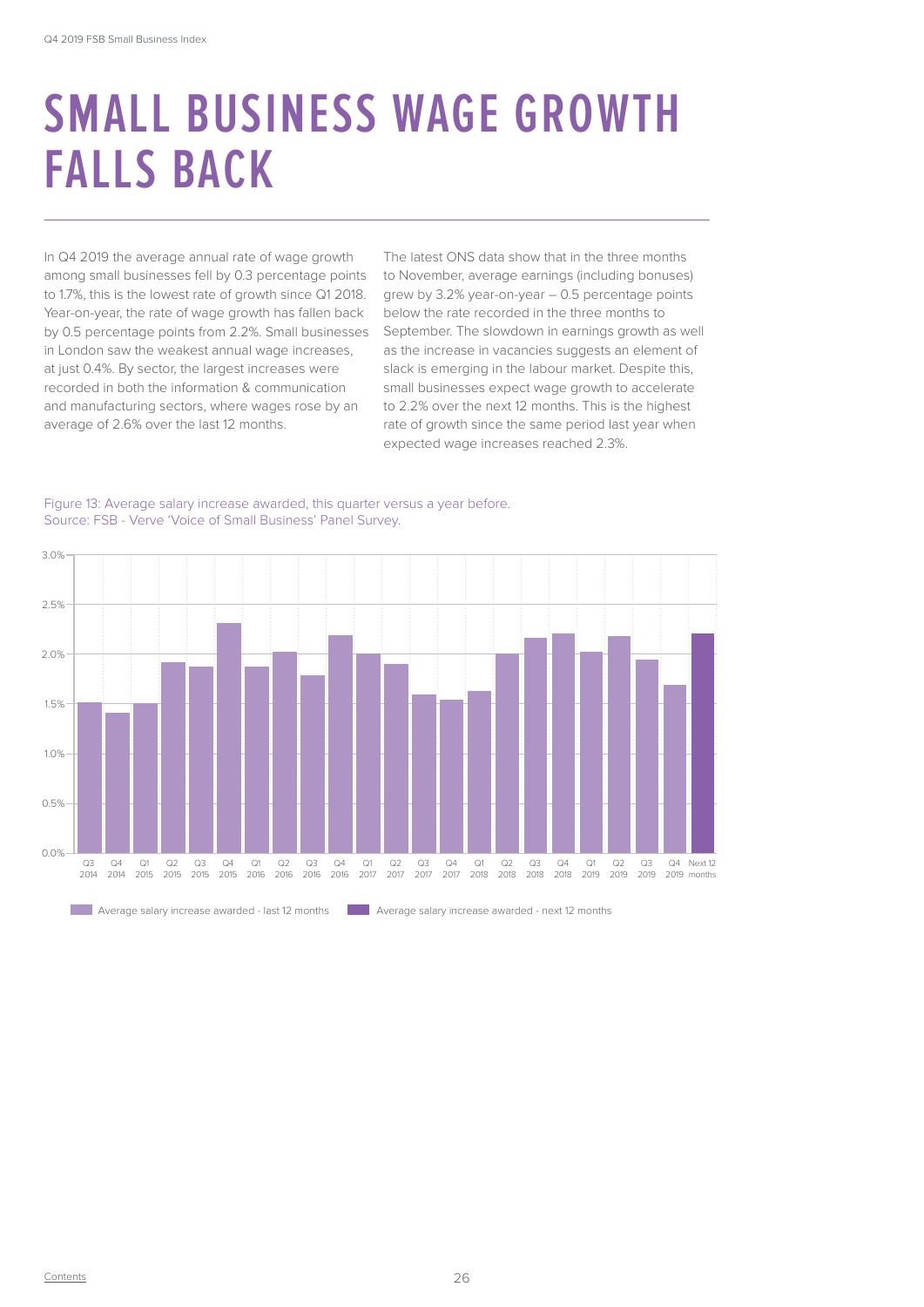### **GROWTH ASPIRATIONS AND CHALLENGES**

One in ten plan to shut up shop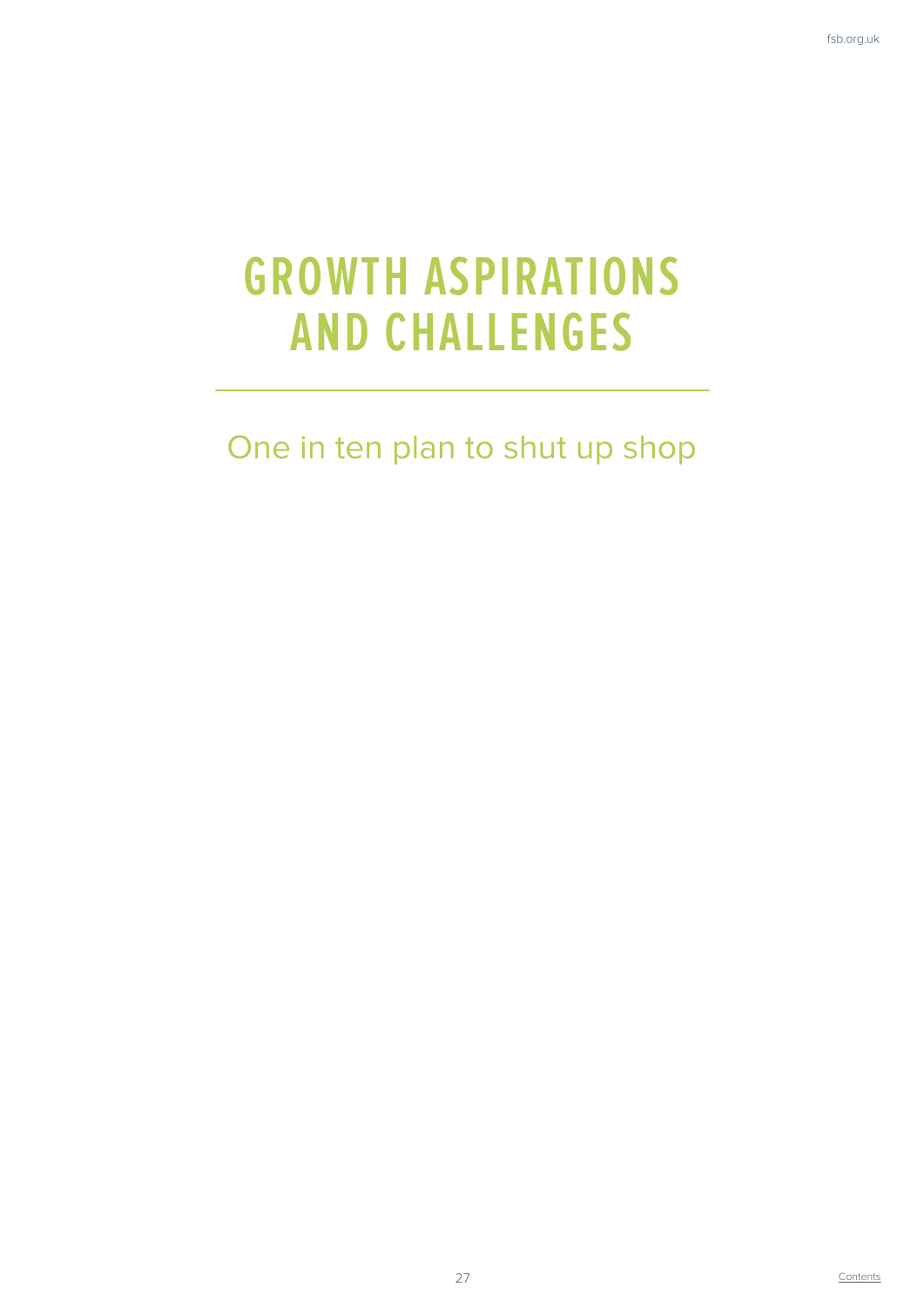# **GROWTH ASPIRATIONS SLIP BACK**

The proportion of small businesses that aspire to grow over the course of the next 12 months fell by 3.6 percentage points between Q3 and Q4 2019 to 50.1%. The falling level of business confidence across the UK seems to have driven more business owners to consider scaling back their operations over the coming year. The share of small firms planning on downsizing, closing or handing on their business increased by 2.8 percentage points, to 11.5%. This figure is, however, down by 1.3 percentage points compared to Q4 2018.

Businesses in Wales (22.5%) and the East of England (18.7%) are the most likely to scale back over the coming year. Aspirations to grow were greatest in the North West, London, the East Midlands and the

South East, where the proportion of small businesses expecting to grow was 60%, 54.7%, 54.6% and 54.5% respectively. In line with other indicators, information and communications firms were much more likely than average to be optimistic. Over the coming year, 70.5% of these businesses expected to grow.

The proportion of small businesses that aspire to grow is broadly in line with the average during 2017 and 2018 (50.3%), although the heightened political and economic uncertainty that characterised 2019 led to this measure being much more volatile. With the most extreme outcomes for Brexit now seemingly off the table, small businesses should be able to plan more confidently in the quarters to come.

![](_page_27_Figure_6.jpeg)

#### Figure 14: Growth aspirations for next 12 months. Source: FSB - Verve 'Voice of Small Business' Panel Survey.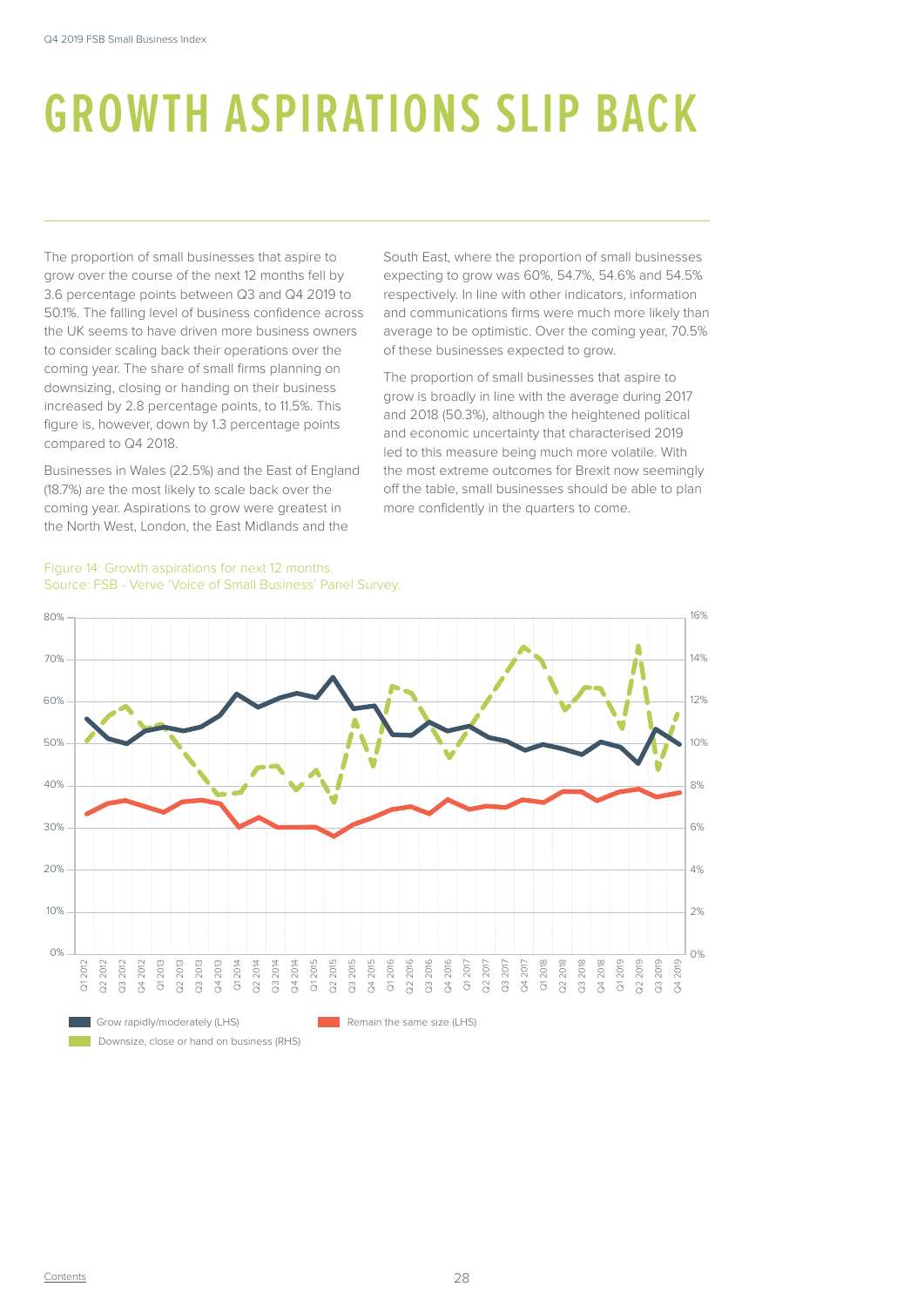## **CONCERN OVER FINDING APPROPRIATELY SKILLED STAFF HITS RECORD HIGH**

The domestic economy remains the dominant concern among small businesses in the UK when it comes to growth aspirations. Following a 2.0 percentage point increase compared to the previous quarter, the proportion of firms citing the domestic economy as a barrier to growth was 64.4% in Q4 2019. The next most widespread cause for concern was finding appropriately skilled staff. A quarterly increase of 8.7 percentage points brought the share of businesses finding the recruitment of the right staff a barrier to growth to 37.2% - the highest level since this category was first included in the survey in Q4 2013. Concern over this issue is mirrored in rising labour costs, which 24.1% of businesses felt was a barrier to growth, up by 6.4 percentage points compared to the previous quarter.

With the unemployment rate dropping over recent years, competition for skilled staff has driven up wages across industries. Information and communication businesses were the most likely to face concerns over both appropriately skilled staff and labour costs, with 57.8% and 42.4% of firms flagging these issues respectively.

The international economy was considered less of a barrier in Q4 2019 - the proportion of firms concerned about non-domestic economic issues fell by 3.3 percentage points, to 9.8% - the lowest value on record. Lower global oil prices and a stronger pound seem to have reduced the burden of fuel costs on small businesses, and the proportion of businesses citing these as a barrier to growth fell by 2.6 percentage points over the quarter, to stand at just 4.7%.

Figure 15: Potential barriers to achieving growth aspirations – multiple answers possible. Source: FSB - Verve 'Voice of Small Business' Panel Survey.

![](_page_28_Figure_6.jpeg)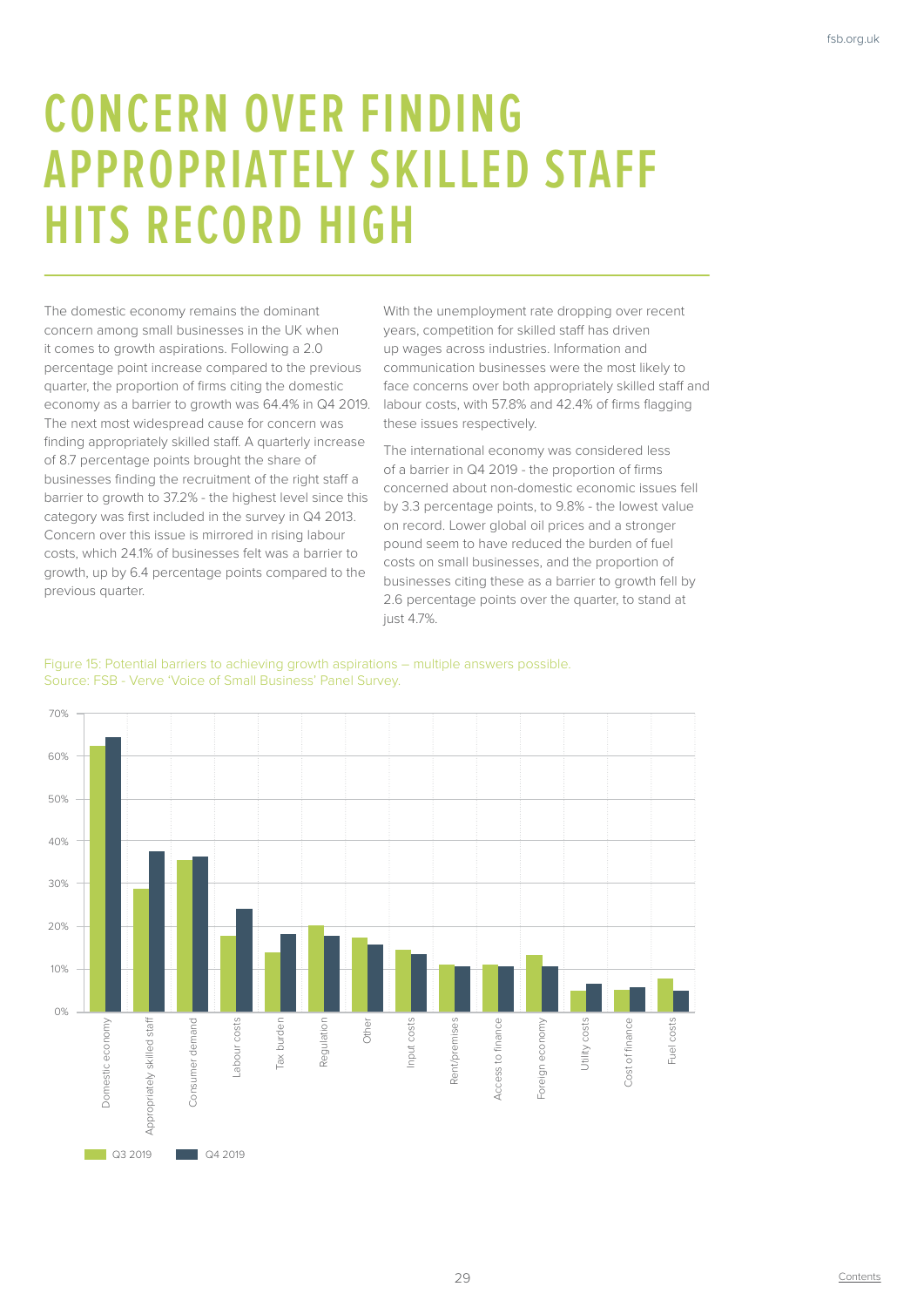# **CREDIT**

#### Borrowing rates fall but concerns about affordability rise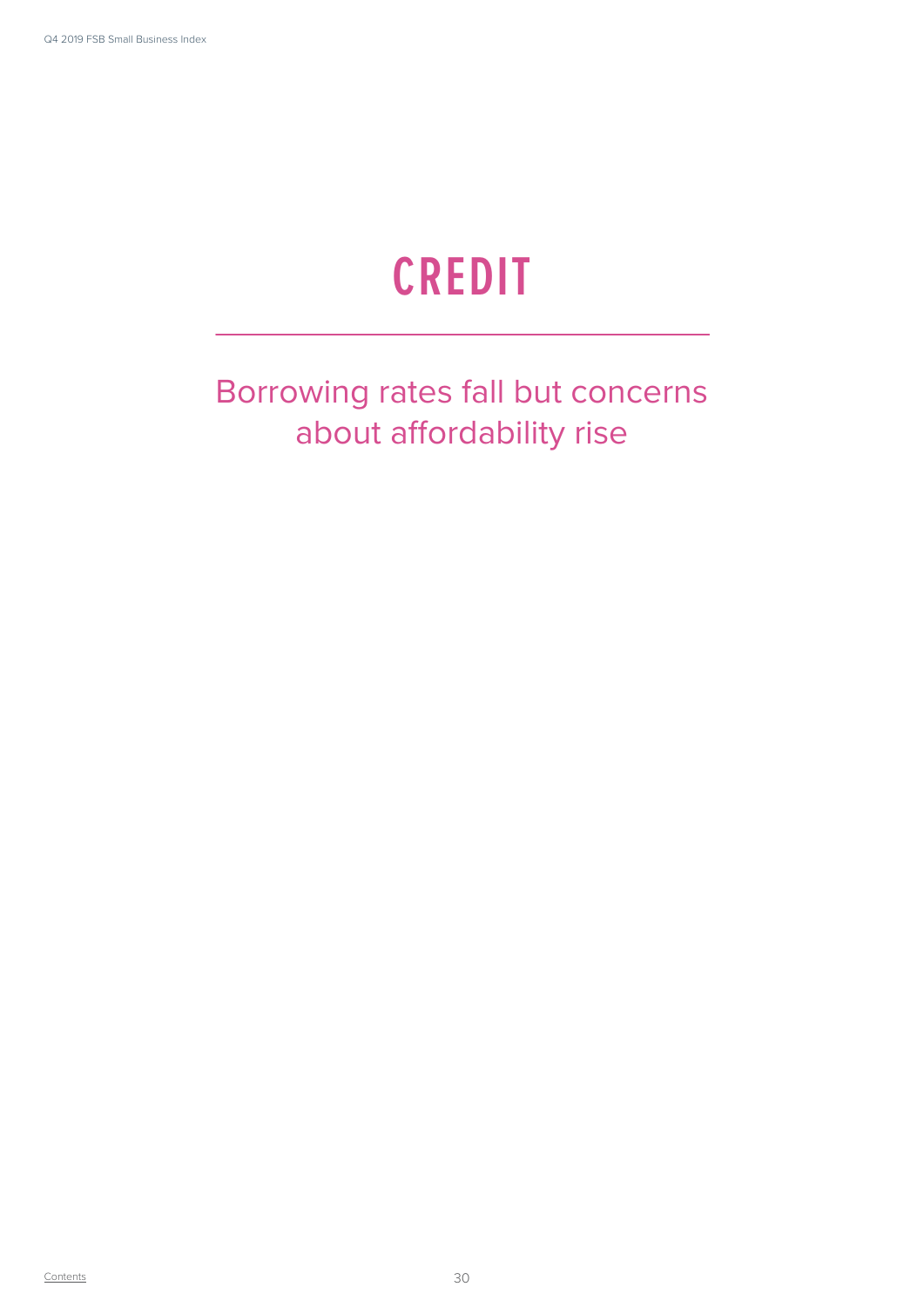## **HIGHER PROPORTION OF BUSINESSES RECEIVE LOW INTEREST RATE OFFERS**

Figure 16: Credit applications and interest rates offered.

Source: FSB - Verve 'Voice of Small Business' Panel Survey. Respondents were able to give multiple answers to this question.

![](_page_30_Figure_4.jpeg)

In the final quarter of 2019, the proportion of small businesses that applied for credit increased marginally, by 0.1 percentage points. The proportion of applications that were successful declined by 6.9 percentage points compared to Q3 and was down by

7.5 percentage points on Q4 2018, at 63.3%. This was in large part due to a higher proportion of businesses that were still awaiting a decision, which rose by 4.1 percentage points compared to Q3 to stand at 10.5%.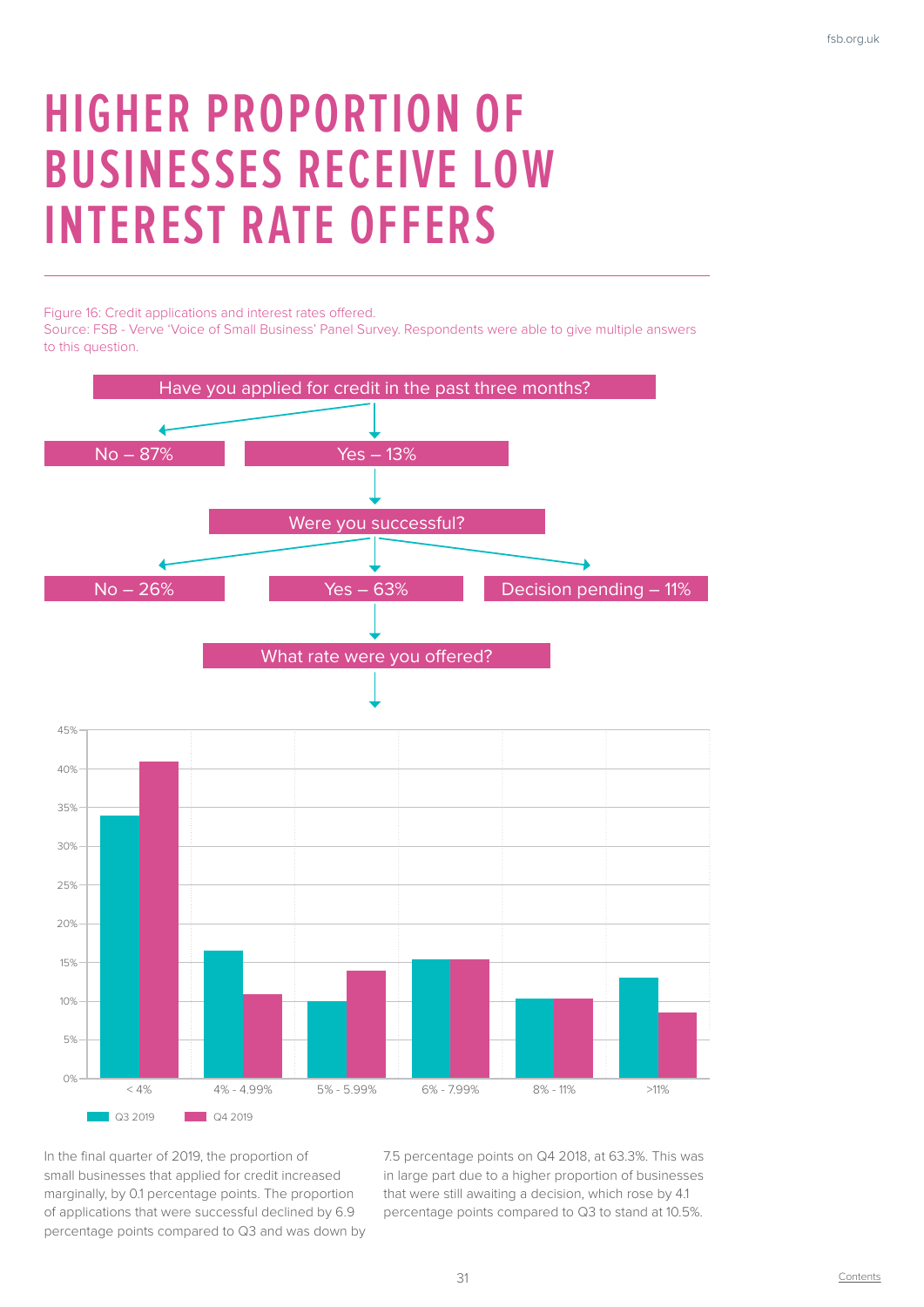For successful applicants, the proportion that were offered an interest rate of less than 4% rose by 6.7 percentage points, to 40.8% This is a year-on-year increase of 14.8 percentage points, from 26.0% in Q4

2018. At the other end of the scale the proportion of businesses receiving offers of credit at interest rates over 11% fell by 4.9 percentage points from Q3 2019 to 8.5%.

Figure 17: Proportion of small businesses successful in their credit applications in the past three months. Source: FSB - Verve 'Voice of Small Business' Panel Survey.

![](_page_31_Figure_4.jpeg)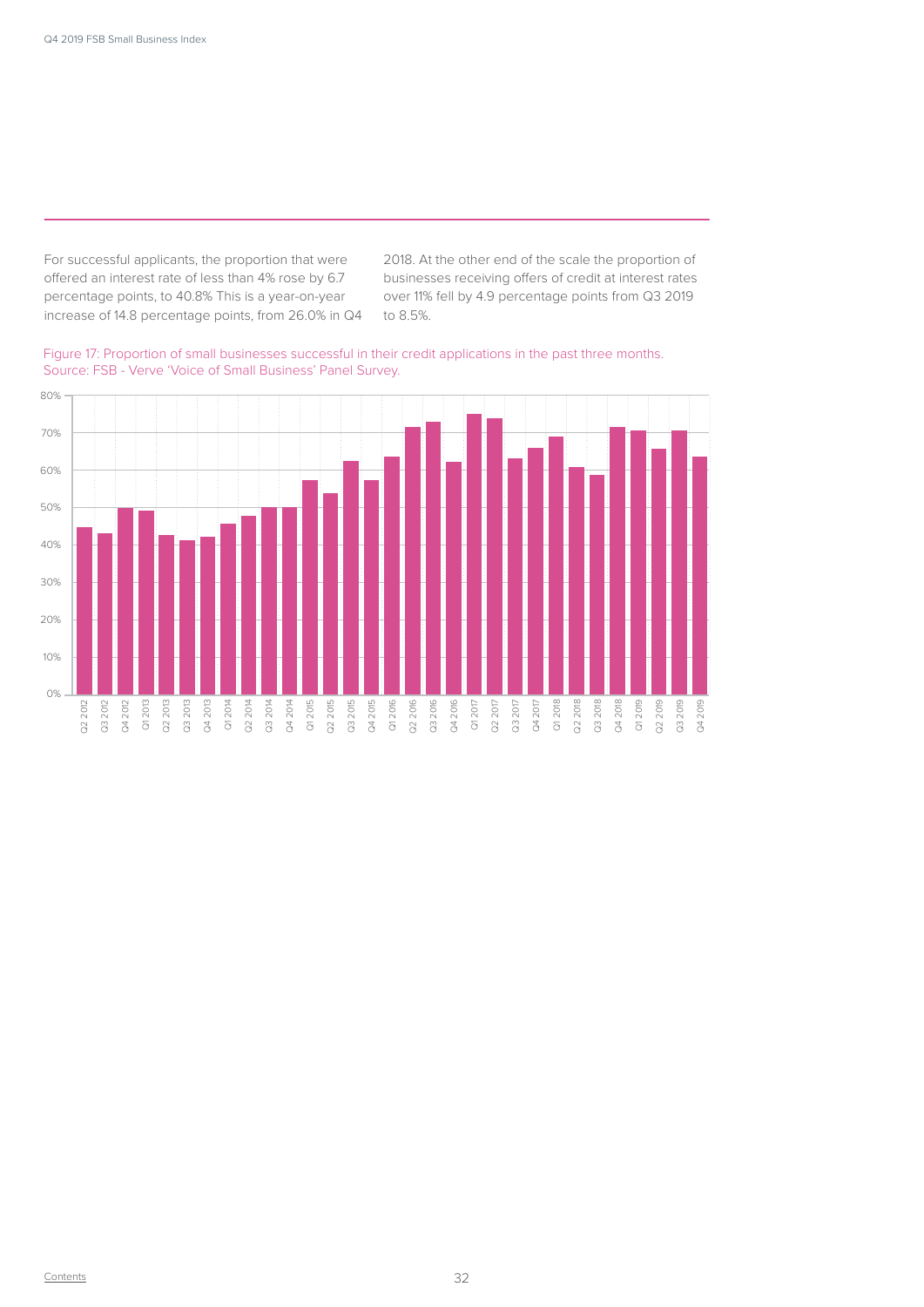## **MORE SMALL BUSINESSES SEE CREDIT AS UNAFFORDABLE**

The credit availability index rose by 2.2 points to -10.5 in Q4 2019. However, this is down by 5.5 points on the same period a year earlier. The -5.0 recorded in Q4 2018 was the highest credit availability index score since records began in 2012. Despite the increase in firms being offered lower rates, the credit affordability index fell by 4.6 points compared to Q3, to stand at -11.3, as more businesses rconsider credit to be very unaffordable.

The Bank of England's main interest rate has been held at 0.75% since August 2018. While historically very low, the decision by the Federal Reserve in the US and the European Central Bank to cut their policy rates during 2019 has reignited the debate over whether, in the midst of slowing economic growth,

the Bank's Monetary Policy Committee should vote to reduce interest rates in the UK too.

Some lenders may have found their own borrowing has become cheaper as the prospect of rate rises in the short-term has diminished. A higher proportion of small firms that were successful in their credit applications were offered low rates in Q4. This suggests that lenders could be cutting rates to win business from the most credit-worthy borrowers. However, an annual decline in both the credit affordability and availability indices suggests that lenders may have decided that, in general, lending to small firms is relatively risky while the economy is slowing, making them more restrictive in their lending.

Figure 18:Indices of credit affordability/availability perceptions over time, a weighted net balance of those with negative responses subtracted from those with positive responses. Source: FSB - Verve 'Voice of Small Business' Panel Survey.

![](_page_32_Figure_7.jpeg)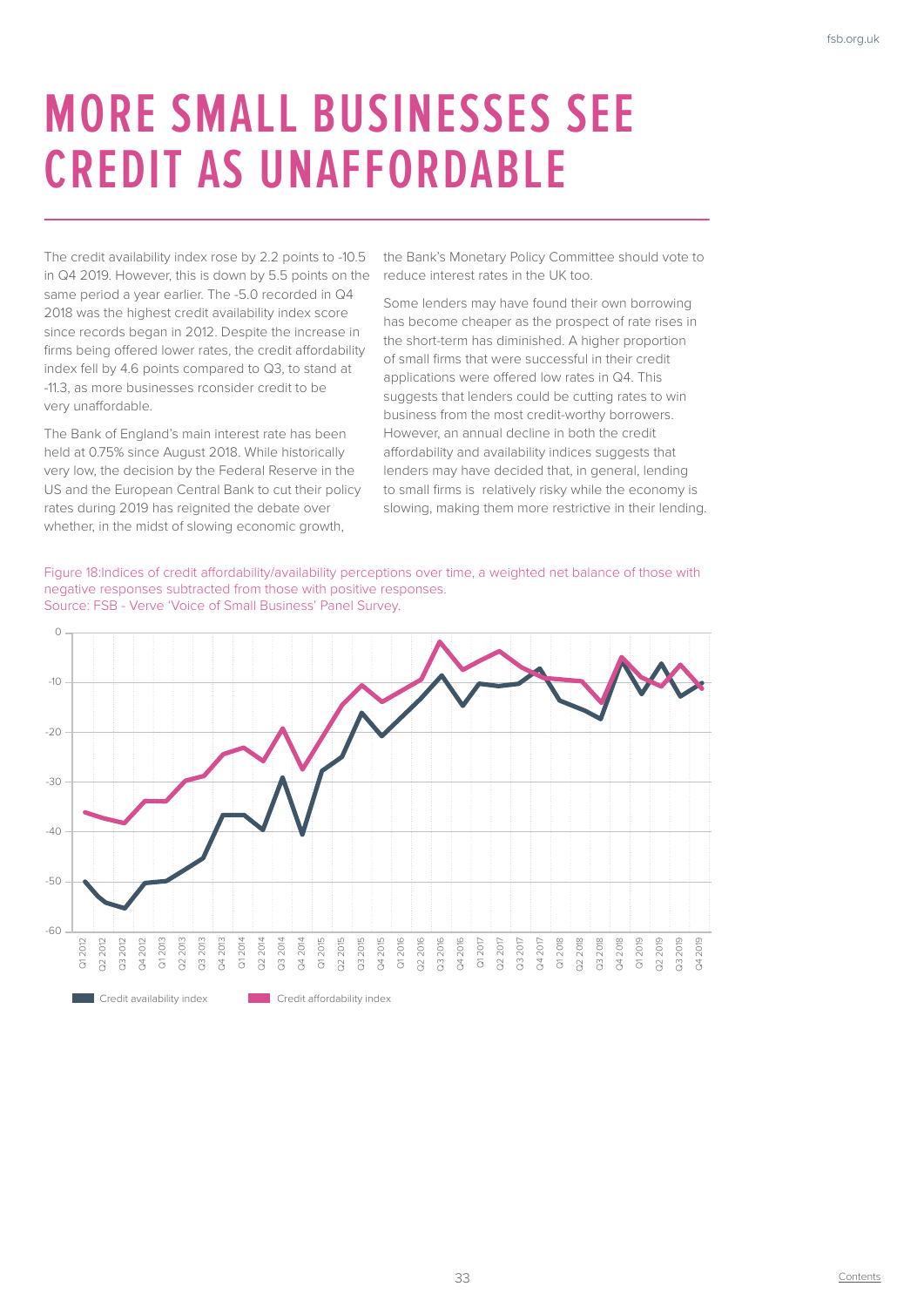## **INVESTMENT AND PRODUCTIVITY**

Uncertainty drags on expansion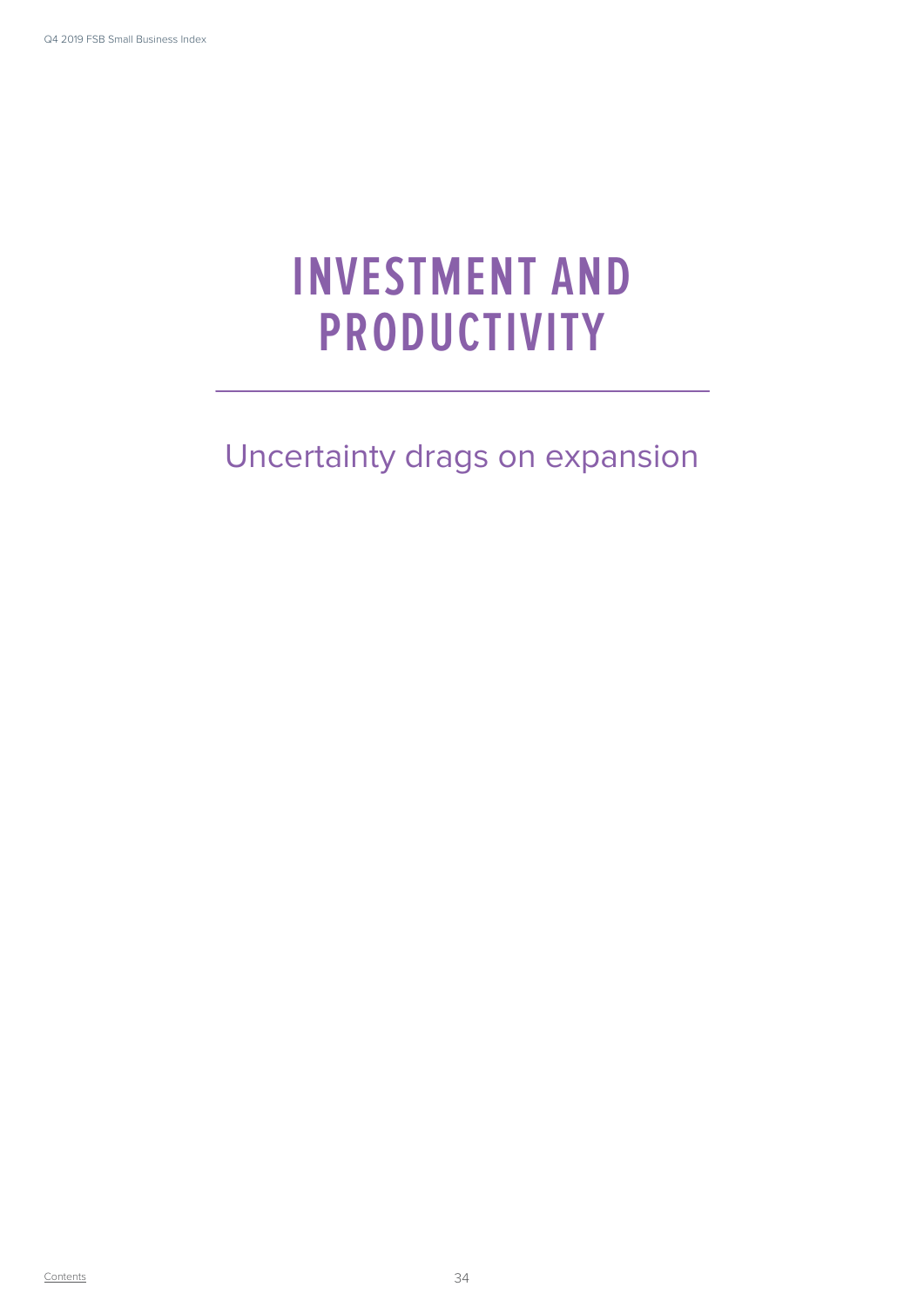## **SMALL BUSINESSES CONTINUE TO HOLD BACK INVESTMENT**

The share of small businesses expecting to increase capital investment over the next quarter rose by 3.4 percentage points compared to the previous quarter to stand at 29.7% in Q4 2019. This still represents a decline of 3.0 percentage points year-on-year as a higher proportion of businesses chose to hold their investment steady compared to last year.

Official statistics indicate that business investment fell every quarter throughout 2018. Although investment did pick up in Q1 2019, this flattened off again by Q3. Indeed, total business investment over the four

quarters to September 2019 was down around 2% on the peak recorded in Q2 2018. The decision to invest carries risk, and as future government policy becomes clearer then this risk is reduced. The newly emerging clarity over Brexit and the reduction in political uncertainty delivered by the general election result may have helped some small businesses to finalise investment decisions. The proportion of businesses holding investment steady fell by 4.7 percentage points compared to Q3.

Figure 19: Percentage of small businesses expecting to increase and decrease capital investment over next quarter, compared with 12 months ago.

![](_page_34_Figure_6.jpeg)

Source: FSB - Verve 'Voice of Small Business' Panel Survey.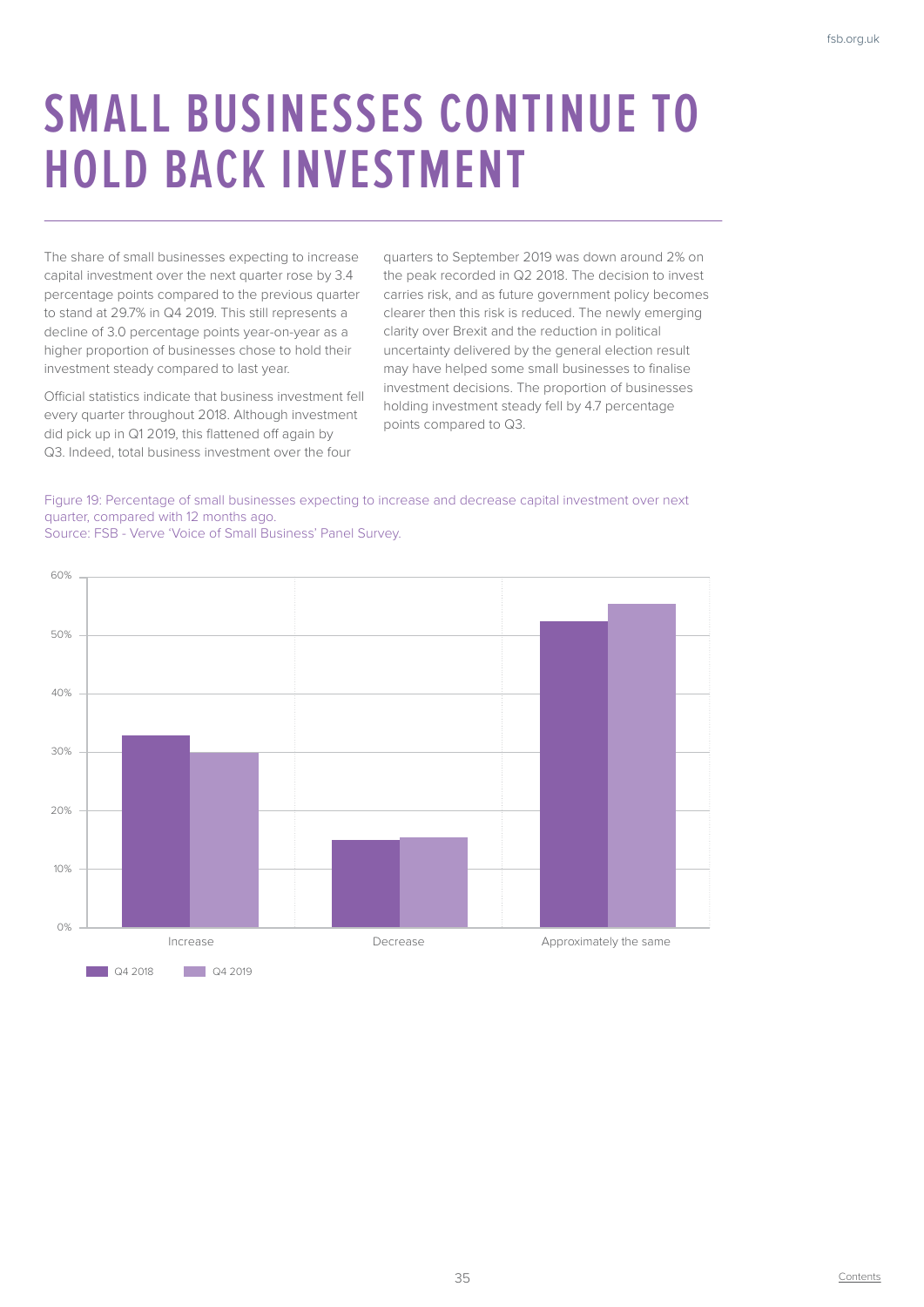#### **FSB VOICE OF A RETH SMALL BUSINESS INDEX**<br> **SMALL BUSINESS INDEX**

This report is based on the November/December 2019 research survey of FSB members carried out by Verve. 5,988 panel members (all Big Voice members at time of survey) were invited to take part in an online survey as well as through an open link shared with FSB members. Reminders were sent to all non-respondents. 1,049 responses were received, a response rate of 11% for the panel. The data are weighted by regional gross value added to match the profile of small businesses across the UK. The survey was undertaken between 25 November and 9 December 2019.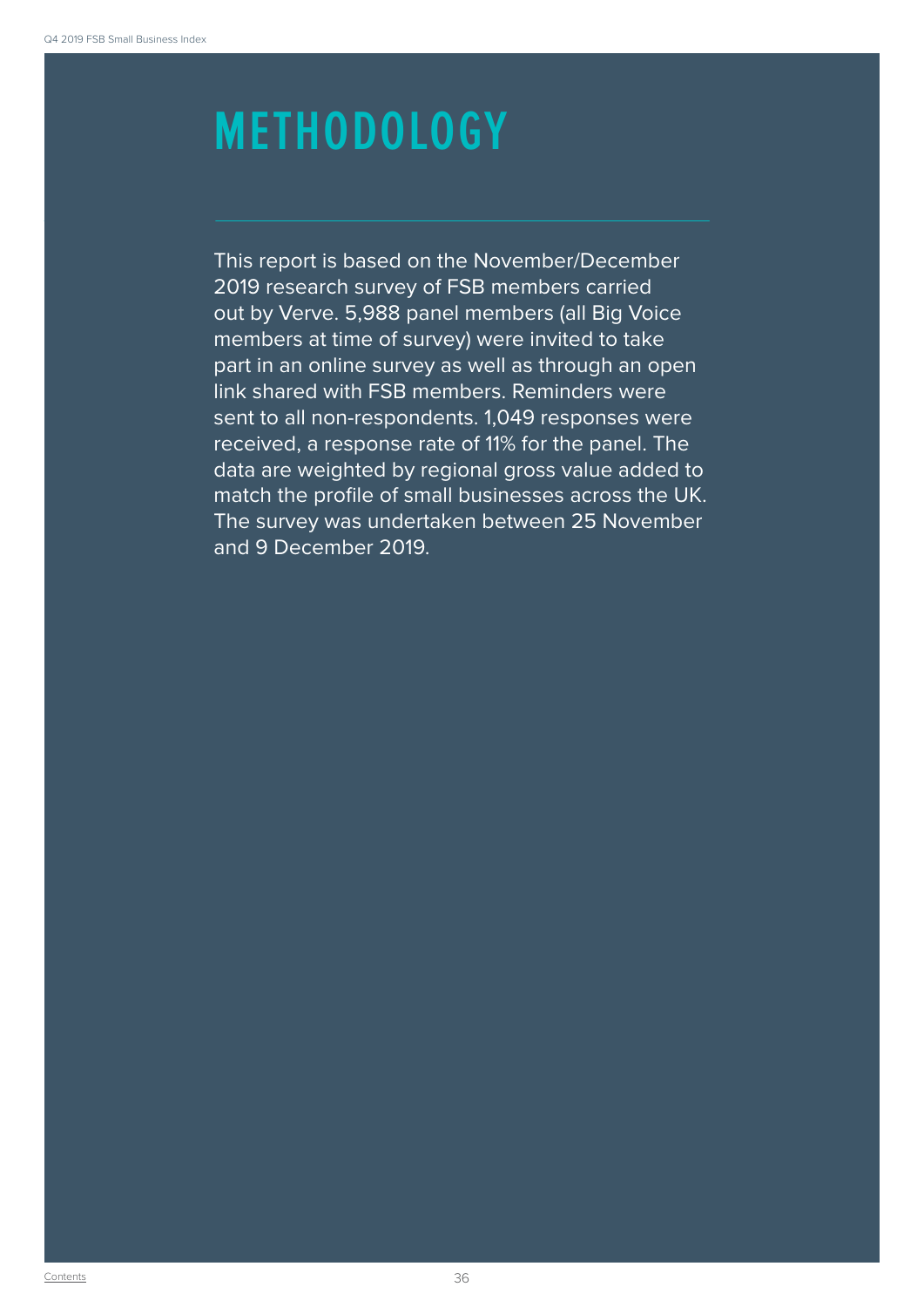# **SUMMARY DATA TABLE**

|                                                   | Q1 2018 | Q2 2018 | Q3 2018 | Q4 2018 | Q1 2019 | Q2 2019 | Q3 2019 | Q4 2019 |
|---------------------------------------------------|---------|---------|---------|---------|---------|---------|---------|---------|
| Small Business Index                              | 6       | 12.9    | $-1.7$  | $-9.9$  | $-5.0$  | $-8.8$  | $-8.1$  | $-21.6$ |
| Employment -<br>previous three months             | 1.6%    | 0.8%    | 2.3%    | 3.9%    | $-1.0%$ | $-1.5%$ | 1.9%    | $-1.5%$ |
| Employment -<br>coming three months               | 8.7%    | 8.2%    | 7.4%    | 5.1%    | 7.0%    | 10.2%   | 5.1%    | 3.5%    |
| Exports -<br>previous three months                | 15.8%   | 16.5%   | 10.7%   | 7.6%    | 6.8%    | $-5.8%$ | $-7.1%$ | $-1.6%$ |
| Exports -<br>coming three months                  | 18.8%   | 16.0%   | 17.8%   | 0.2%    | $-1.6%$ | 11.4%   | $-4.1%$ | $-9.5%$ |
| Credit availability -<br>rated good or very good  | 24.1%   | 21.9%   | 24.1%   | 30.2%   | 28.5%   | 28.9%   | 25.7%   | 27.5%   |
| Credit availability -<br>rated poor or very poor  | 39.3%   | 40.0%   | 42.5%   | 34.4%   | 39.0%   | 33.7%   | 39.4%   | 34.7%   |
| Credit affordability -<br>rated good or very good | 25.3%   | 25.4%   | 23.7%   | 32.2%   | 27.9%   | 27.3%   | 28.1%   | 28.1%   |
| Credit affordability -<br>rated poor or very poor | 39.2%   | 35.3%   | 41.7%   | 36.1%   | 37.9%   | 43.2%   | 33.8%   | 39.9%   |

The Small Business Index weights strong responses (much improved or much deteriorated conditions) double and subtracts the weighted proportion of firms reporting deterioration in business prospects over the coming three months from the weighted proportion expecting an improvement.

The Employment and Revenue indicators are net percentage balances, with the proportion of firms reporting a decrease subtracted from the proportion reporting an increase.

Responses are also weighted according to regional gross value added.